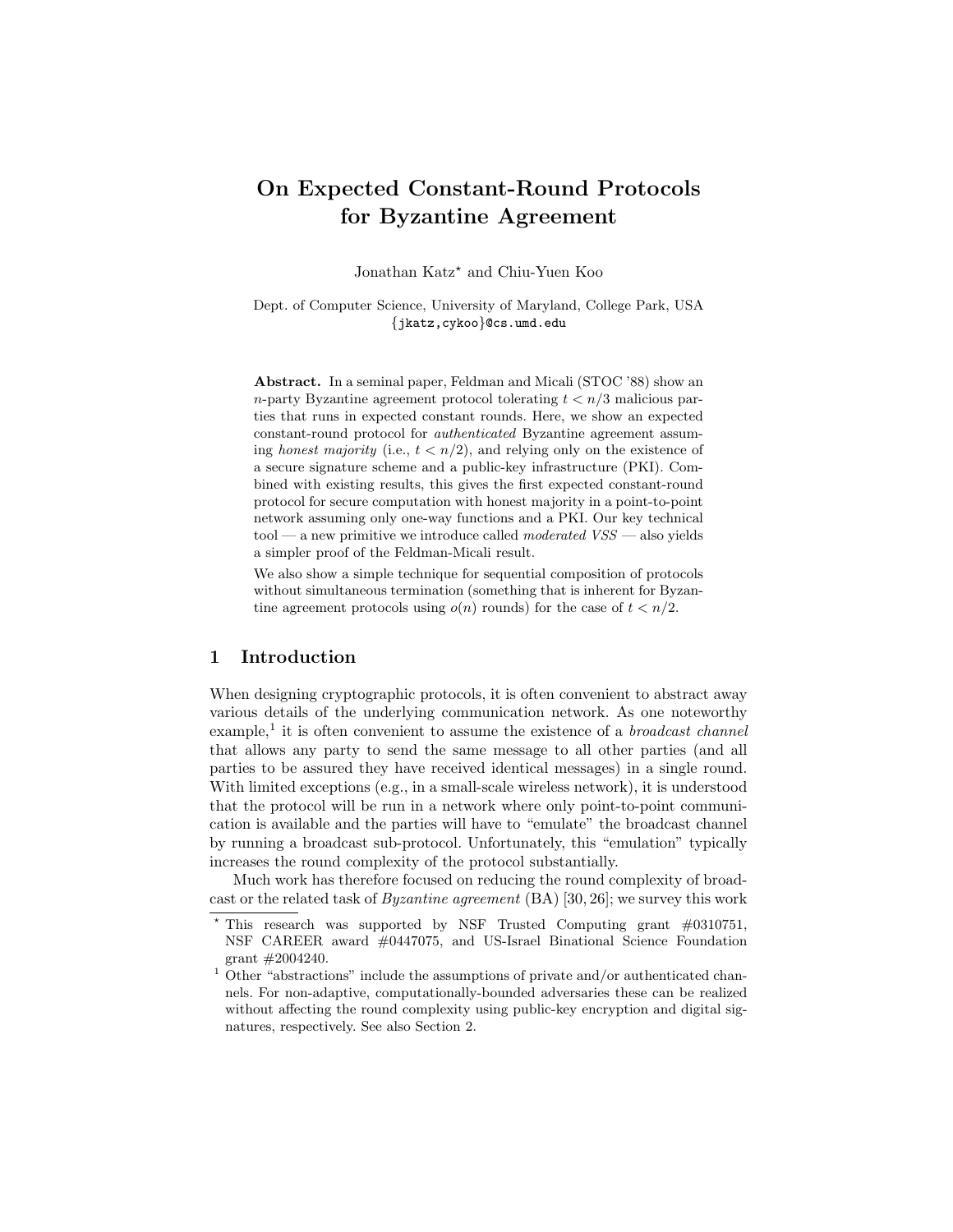in Section 1.2. As discussed there, a seminal result of Feldman and Micali [17] is a protocol for Byzantine agreement in a network of n parties tolerating  $t < n/3$ malicious parties that runs in an expected constant number of rounds. This resilience is the best possible — regardless of round complexity — unless additional assumptions are made. The most common assumption is the existence of a public-key infrastructure (PKI) such that each party  $P_i$  has a public key  $pk_i$  for a digital signature scheme that is known to all other parties (a more formal definition is given in Section 2); broadcast or BA protocols in this model are termed *authenticated.* Authenticated broadcast protocols are known for  $t < n$  [30, 26, 13], but all existing protocols that assume only a PKI and secure signatures require  $\Theta(t)$  rounds.<sup>2</sup> Recent work of Fitzi and Garay [20] gives an authenticated BA protocol beating this bound, but using specific number-theoretic assumptions; see Section 1.2 for further discussion.

### 1.1 Our Contributions

As our main result, we extend the work of Feldman and Micali and show an authenticated BA protocol tolerating  $t < n/2$  malicious parties and running in expected constant rounds. Our protocol assumes only the existence of signature schemes and a PKI, and is secure against a rushing adversary who adaptively corrupts up to  $t$  parties. For those unfamiliar with the specifics of the Feldman-Micali protocol, we stress that their approach does not readily extend to the case of  $t < n/2$ . In particular, they rely on a primitive termed graded VSS and construct this primitive using in an essential way the fact that  $t < n/3$ . We take a different approach: we introduce a new primitive called moderated VSS (mVSS) and use this to give an entirely self-contained proof of our result.

We suggest that mVSS is a useful alternative to graded VSS in general, even when  $t < n/3$ . For one, mVSS seems easier to construct: we show a generic construction of mVSS in the point-to-point model from any VSS protocol that relies on a broadcast channel, while a generic construction of this sort for graded VSS seems unlikely. Perhaps more importantly, mVSS provides what we believe to be a conceptually-simpler approach to the problem at hand: in addition to our authenticated BA protocol for  $t < n/2$ , our techniques give a BA protocol (in the plain model) for  $t < n/3$  which is more round-efficient than the Feldman-Micali protocol and which also admits a self-contained proof (cf. the full version of this work [24]) that we believe is significantly simpler than that of [17].

Since mVSS is impossible for  $t \geq n/2$ , our techniques do not extend to the case of dishonest majority. It remains an interesting open question as to whether it is possible to achieve broadcast for  $n/2 \le t < n$  in expected constant rounds.

As mentioned earlier, cryptographic protocols are often designed under the assumption that a broadcast channel is available; when run in a point-to-point network, these protocols must "emulate" the broadcast channel by running a

<sup>&</sup>lt;sup>2</sup> Feldman and Micali claim an expected  $O(1)$ -round solution for  $t < n/2$  in the conference version of their paper, but this claim no longer appears in either the journal version of their work or Feldman's thesis [15].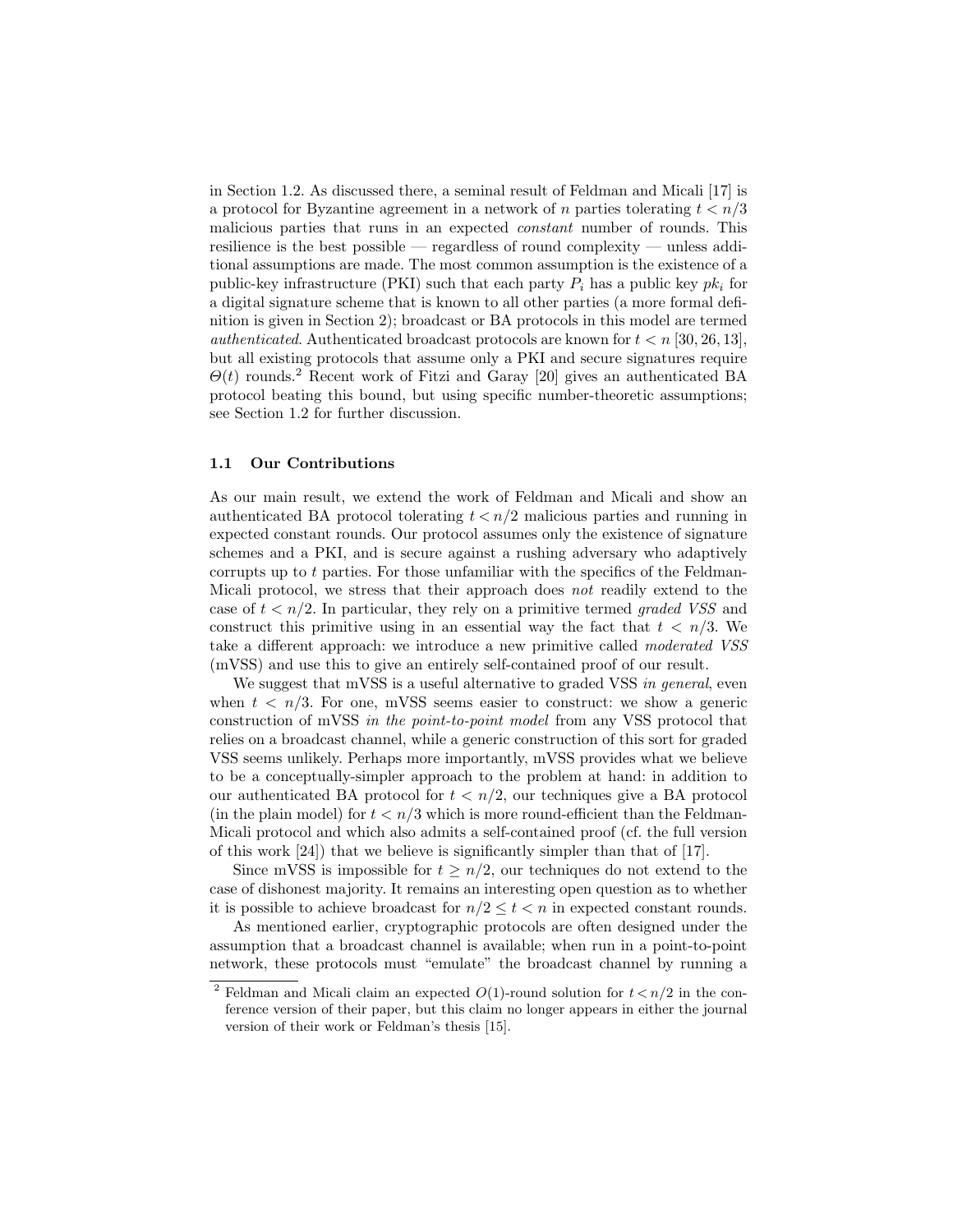broadcast protocol as a sub-routine. If the original (outer) protocol uses multiple invocations of the broadcast channel, and these invocations are each emulated using a probabilistic broadcast protocol, subtle issues related to the parallel and sequential *composition*<sup>3</sup> of the various broadcast sub-protocols arise; see the detailed discussion in Section 4. Parallel composition can be dealt with using existing techniques [4, 20]. There are also techniques available for handling sequential composition of protocols without simultaneous termination [4, 28]; however, this work applies only to the case  $t < n/3$  [4] or else is rather complex [28]. As an additional contribution, we show an extension of previous work [4] that enables sequential composition for  $t < n/2$  (assuming digital signatures and a PKI) in a simpler and more round-efficient manner than [28]. See Section 5.

The above results, in combination with prior work [2, 12], yield the first expected constant-round protocol for secure computation in a point-to-point network that tolerates an adversary corrupting a minority of the parties and is based only on the existence of one-way functions and a PKI. (The constantround protocol of Goldwasser and Lindell [23], which does not assume a PKI, achieves a weaker notion of security that does not guarantee output delivery.)

## 1.2 Prior Work on Broadcast/Byzantine Agreement

In a synchronous network with pairwise authenticated channels and no additional set-up assumptions,  $BA$  among  $n$  parties is achievable iff the number of corrupted parties t satisfies  $t < n/3$  [30, 26]; furthermore, in this case the corrupted parties may be computationally unbounded. In this setting, a lower bound of  $t+1$  rounds for any deterministic BA protocol is known [18]. A protocol with this round complexity — but with exponential message complexity — was shown by Pease, et al. [30, 26]. Following a long sequence of works, Garay and Moses [21] show a fully-polynomial BA protocol with optimal resilience and round complexity.

To circumvent the above-mentioned lower bound, researchers beginning with Rabin [32] and Ben-Or [3] explored the use of randomization to obtain better round complexity. This line of research [6, 10, 16, 14] culminated in the work of Feldman and Micali [17], who show a randomized BA protocol with optimal resilience  $t < n/3$  that runs in an expected *constant* number of rounds. Their protocol requires channels to be both private and authenticated (but see footnote 1 and the next section).

To achieve resilience  $t > n/3$ , additional assumptions are needed even if randomization is used. The most widely-used assumptions are the existence of digital signatures and a public-key infrastructure (PKI); recall that protocols in this setting are termed authenticated. Implicit in this setting is that the adversary is computationally bounded (so it cannot forge signatures), though if informationtheoretic "pseudo-signatures" [31] are used security can be obtained even against

<sup>&</sup>lt;sup>3</sup> These issues are unrelated to those considered in [27] where the different executions are oblivious of each other: here, there is an outer protocol scheduling all the broadcast sub-protocols. For the same reason, we do not consider concurrent composition since we are interested only in "stand-alone" security of the outer protocol.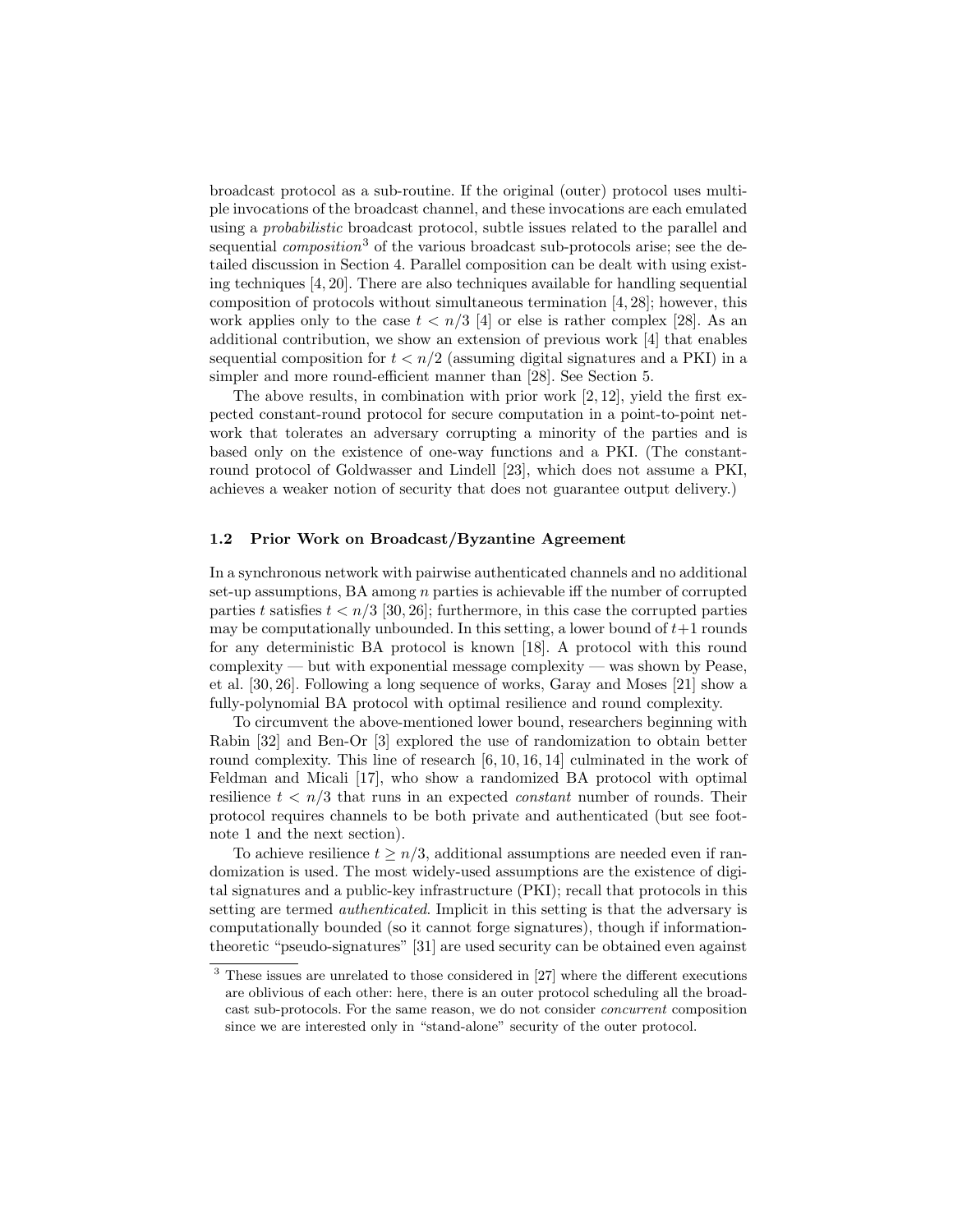an unbounded adversary. Pease, et al. [30, 26] show an authenticated broadcast protocol for  $t < n$ , and a fully-polynomial protocol achieving this resilience was given by Dolev and Strong [13]. These works rely only on the existence of digital signature schemes and a PKI, and do not require private channels.

The  $(t + 1)$ -round lower bound for deterministic protocols holds in the authenticated setting as well [13], and the protocols of [30, 26, 13] meet this bound. Some randomized protocols beating this bound for the case of  $n/3 \le t \le n/2$ are known [34, 6, 36], but these are only partial results:

- Toueg [34] gives an expected  $O(1)$ -round protocol, but assumes a trusted dealer. After the dealing phase the parties can only run the BA protocol a bounded number of times.
- A protocol by Bracha [6] implicitly requires a trusted dealer to ensure that parties agree on a "Bracha assignment" in advance (see [16]). Furthermore, the protocol only achieves expected round complexity  $\Theta(\log n)$  and tolerates (slightly sub-optimal)  $t \leq n/(2 + \epsilon)$  for any  $\epsilon > 0$ .
- Waidner [36], building on [6, 16], shows that the dealer in Bracha's protocol can be replaced by an  $\Omega(t)$ -round pre-processing phase during which a broadcast channel is assumed. The expected round complexity (after the pre-processing) is also improved from  $\Theta(\log n)$  to  $\Theta(1)$ .

The latter two results assume private channels.

Fitzi and Garay [20], building on [34, 7, 29], give the first full solution to this problem: that is, they show the first authenticated BA protocol with optimal resilience  $t < n/2$  and expected constant round complexity that does not require any trusted dealer or pre-processing (other than a PKI). Even assuming private channels, however, their protocol requires specific number-theoretic assumptions (essentially, some appropriately-homomorphic public-key encryption scheme) and not signatures alone. We remark that, because of its reliance on additional assumptions, the Fitzi-Garay protocol cannot be adapted to the information-theoretic setting using pseudo-signatures.

## 2 Model and Technical Preliminaries

By a *public-key infrastructure* (PKI) in a network of  $n$  parties, we mean that prior to any protocol execution all parties hold the same vector  $(pk_1, \ldots, pk_n)$ of public keys for a digital signature scheme, and each honest party  $P_i$  holds the honestly-generated secret key  $sk_i$  associated with  $pk_i$ . Malicious parties may generate their keys arbitrarily, even dependent on keys of honest parties.

Our results are in the point-to-point model (unless otherwise stated), by which we mean the standard model in which parties communicate in synchronous rounds using pairwise *private* and *authenticated* channels. Authenticated channels are necessary for our work, but can be realized using signature schemes if one is willing to assume a PKI. (Note that signatures are stronger than authenticated channels since they allow third-party verifiability.) For static adversaries, private channels can be realized using one additional round by having each party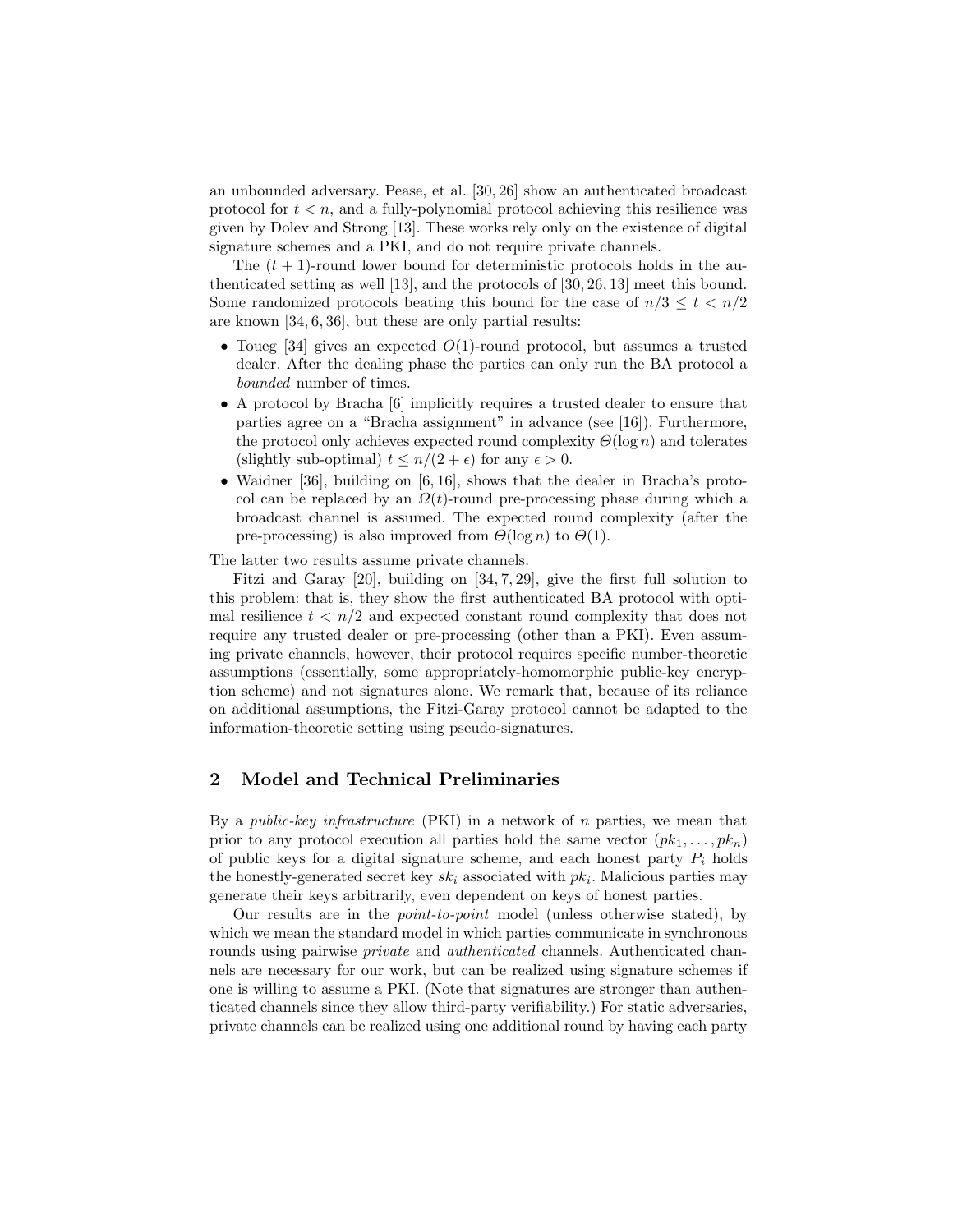$P_i$  send to each party  $P_j$  a public key  $PK_{i,j}$  for a semantically-secure public-key encryption scheme (using a different key for each sender avoids issues of malleability). For adaptive adversaries, more complicated solutions are available [1, 9] but we do not discuss these further. For simplicity, we assume unconditional private/authenticated channels with the understanding that these guarantees hold only computationally if the above techniques are used.

When we say a protocol (for Byzantine agreement, VSS, etc.) tolerates  $t$ malicious parties, we always mean that it is secure against a rushing adversary who may *adaptively* corrupt up to t parties during execution of the protocol and coordinate the actions of these parties as they deviate from the protocol in an arbitrary manner. Parties not corrupted by the adversary are called honest. Our definitions always implicitly cover both the "unconditional" and "authenticated" cases, in the following way: For  $t < n/3$  we allow a computationally-unbounded adversary (this is the unconditional case). For  $t < n/2$  we assume a PKI and also assume that the adversary cannot forge a new valid signature on behalf of any honest party (this is the authenticated case). Using a standard hybrid argument and assuming the existence of one-way functions, this implies that authenticated protocols are secure against computationally-bounded adversaries. Using pseudo-signatures, authenticated protocols can be made secure even against a computationally-unbounded adversary (though in a statistical, rather than perfect, sense).

When we describe signature computation in authenticated protocols we often omit for simplicity additional information that must be signed along with the message. Thus, when we say that party  $P_i$  signs message m and sends it to  $P_i$ , we implicitly mean that  $P_i$  signs the concatenation of m with additional information such as: (1) the identity of the recipient  $P_i$ , (2) the current round number, (3) an identifier for the message (in case multiple messages are sent to  $P_j$  in the same round); and (4) an identifier for the (sub-)protocol (in case multiple sub-protocols are being run; cf. [27]).

Byzantine agreement. We focus on Byzantine agreement, which readily implies broadcast. The standard definitions of BA and broadcast follow.

**Definition 1.** (Byzantine agreement): A protocol for parties  $P_1, \ldots, P_n$ , where each party  $P_i$  holds initial input  $v_i$ , is a Byzantine agreement protocol tolerating t malicious parties if the following conditions hold for any adversary controlling at most t parties:

- All honest parties output the same value.
- If all honest parties begin with the same input value v, then all honest parties output v.

If the  $\{v_i\}$  are restricted to binary values, the protocol achieves binary Byzantine agreement.  $\diamondsuit$ 

**Definition 2.** (Broadcast): A protocol for parties  $P = \{P_1, \ldots, P_n\}$ , where a distinguished dealer  $P^* \in \mathcal{P}$  holds an initial input M, is a broadcast protocol tolerating  $t$  malicious parties if the following conditions hold for any adversary controlling at most t parties: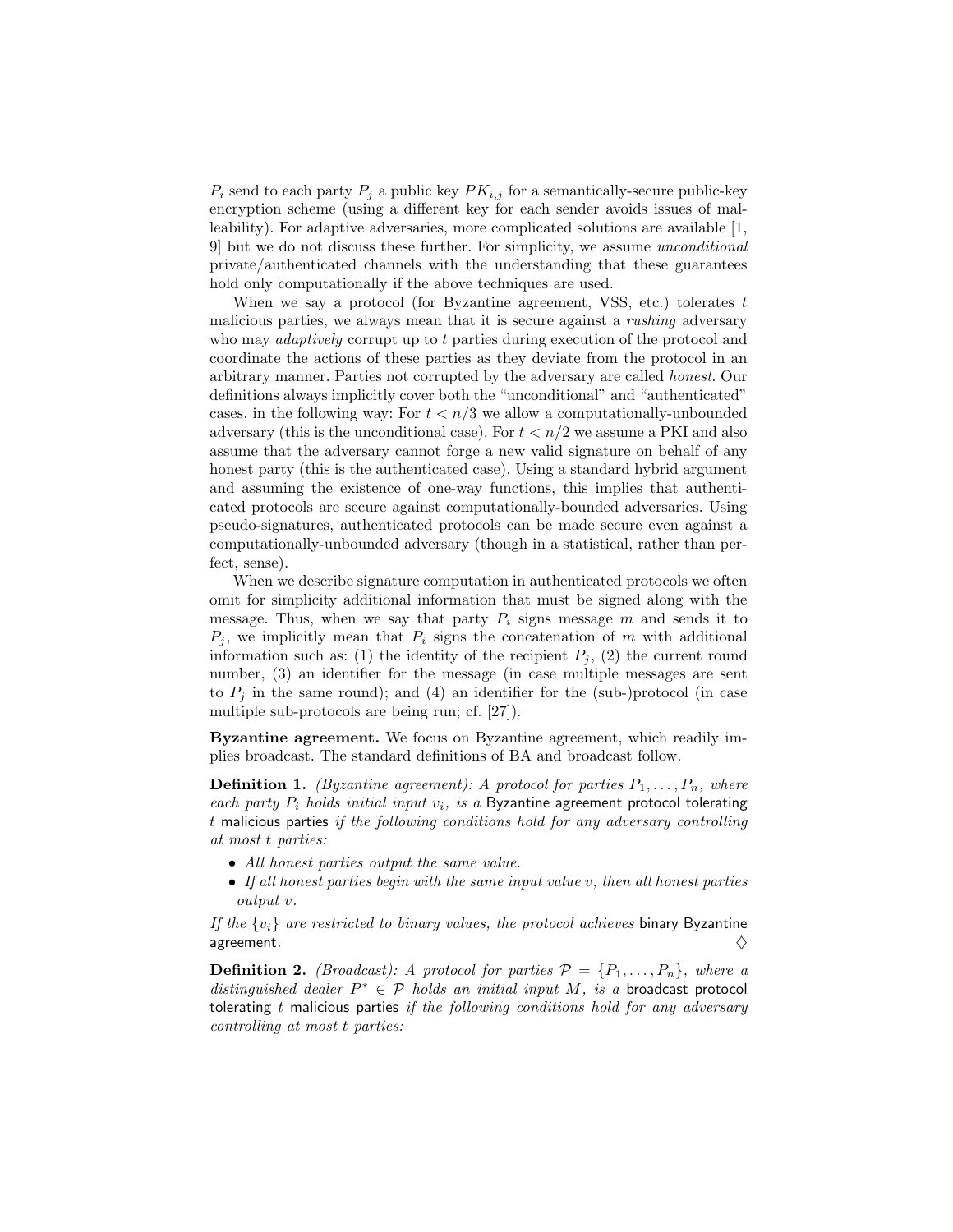- All honest parties output the same value.
- If the dealer is honest, then all honest parties output M.  $\diamondsuit$

## 3 Byzantine Agreement in Expected Constant Rounds

In this section, we construct expected constant-round protocols for Byzantine agreement in both the unconditional  $(t < n/3)$  and authenticated  $(t < n/2)$ settings. Our main result is the protocol for the case  $t < n/2$  (which is the first such construction assuming only a PKI and digital signatures); however, we believe our result for the case  $t < n/3$  is also interesting as an illustration that our techniques yield a conceptually-simpler and more efficient protocol in that setting as compared to [17]. We develop both protocols in parallel so as to highlight the high-level similarities in each.

We begin by reviewing the notions of *gradecast* and *VSS*:

Gradecast. Gradecast, a relaxed version of broadcast, was introduced by Feldman and Micali [17]; below we provide a definition which is slightly weaker than the one in [17, Def. 11], but suffices for our purposes.

**Definition 3.** (Gradecast): A protocol for parties  $P = \{P_1, \ldots, P_n\}$ , where a distinguished dealer  $P^* \in \mathcal{P}$  holds an initial input M, is a gradecast protocol tolerating  $t$  malicious parties if the following conditions hold for any adversary controlling at most t parties:

- Each honest party  $P_i$  eventually terminates the protocol and outputs both a message  $m_i$  and a grade  $g_i \in \{0, 1, 2\}.$
- If the dealer is honest, then the output of every honest party  $P_i$  satisfies  $m_i = M$  and  $g_i = 2$ .
- If there exists an honest party  $P_i$  who outputs a message  $m_i$  and grade  $g_i = 2$ , then the output of every honest party  $P_i$  satisfies  $m_i = m_i$  and  $g_j \geq 1.$

The first result that follows is due to [17]. A proof of the second result can be found in the full version of this paper [24].

**Lemma 1.** There exists a constant-round gradecast protocol tolerating  $t < n/3$ malicious parties.

Lemma 2. There exists a constant-round authenticated gradecast protocol tolerating  $t < n/2$  malicious parties.

Verifiable Secret Sharing (VSS). VSS [11] extends the concept of secret sharing [5, 33] to the case of Byzantine faults. Below we provide what is essentially the standard definition except that for technical reasons (namely, security under parallel composition) we explicitly incorporate a notion of "extraction."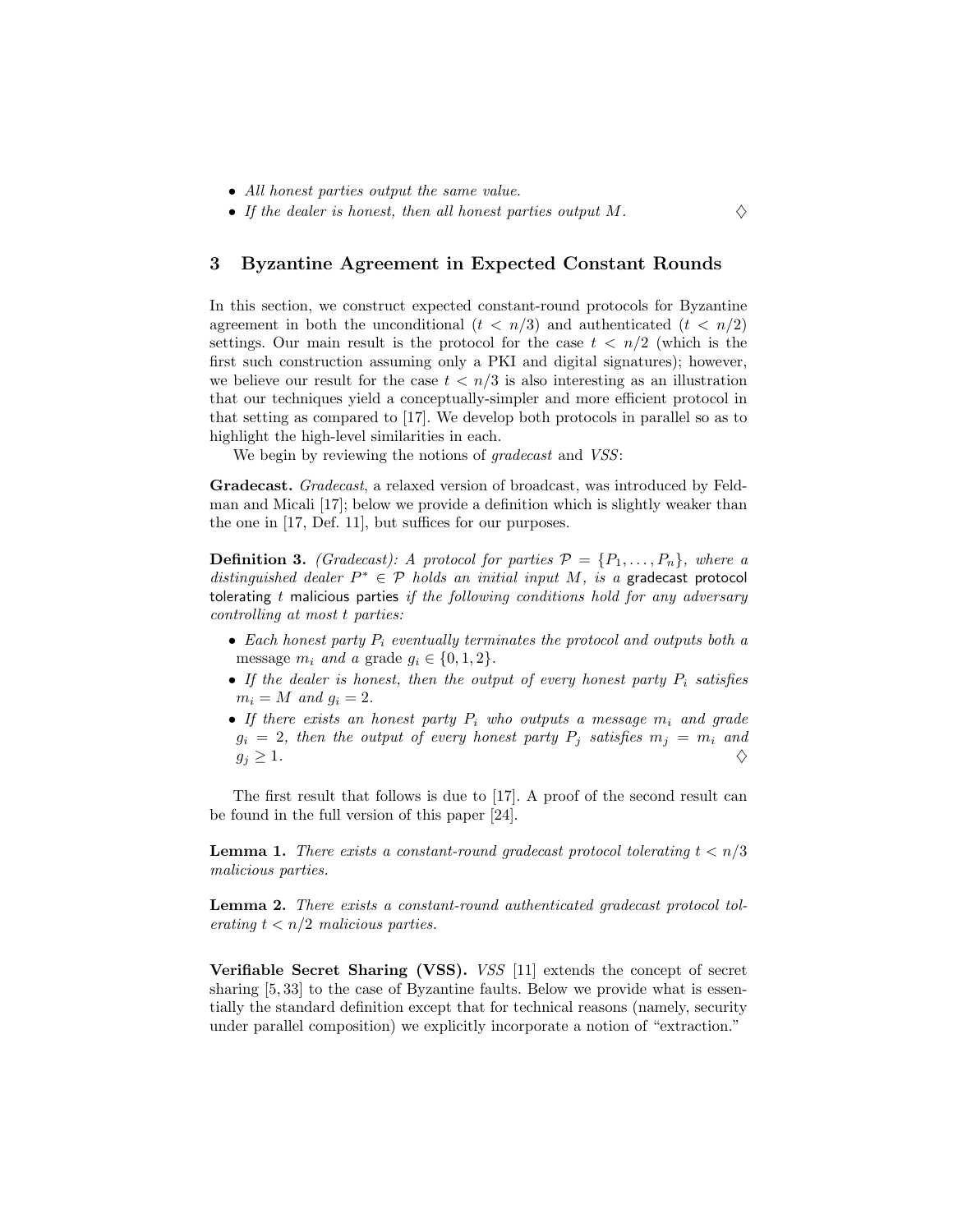**Definition 4.** (Verifiable secret sharing): A two-phase protocol for parties  $P =$  $\{P_1, \ldots, P_n\}$ , where a distinguished dealer  $P^* \in \mathcal{P}$  holds initial input s, is a VSS protocol tolerating  $t$  malicious parties if the following conditions hold for any adversary controlling at most t parties:

- Validity Each honest party  $P_i$  outputs a value  $s_i$  at the end of the second phase (the reconstruction phase). Furthermore, if the dealer is honest then  $s_i = s$ .
- Secrecy If the dealer is honest during the first phase (the sharing phase), then at the end of this phase the joint view of the malicious players is independent of the dealer's input s.
- Extraction At the end of the sharing phase the joint view of the honest parties defines a value s' (which can be computed in polynomial time from this view) such that all honest parties will output  $s'$  at the end of the reconstruction phase.  $\Diamond$

The first result that follows is well known (see, e.g., [22, 19]). The second result follows readily from existing results; see the full version for a proof [24].

**Lemma 3.** There exists a constant-round VSS protocol tolerating  $t < n/3$  malicious parties that relies on a broadcast channel only during the sharing phase.

Lemma 4. There exists a constant-round authenticated VSS protocol tolerating  $t < n/2$  malicious parties that relies on a broadcast channel only during the sharing phase.

#### 3.1 Moderated VSS

We introduce a variant of VSS called *moderated VSS*, in which there is a distinguished party (who may be identical to the dealer) called the moderator. Roughly speaking, the moderator "simulates" a broadcast channel for the other parties. At the end of the sharing phase, parties output a boolean flag indicating whether or not they trust the moderator. If the moderator is honest, all honest parties should set this flag to 1. Furthermore, if any honest party sets this flag to 1 then the protocol should achieve all the properties of VSS (cf. Def. 4). A formal definition follows.

**Definition 5.** (Moderated VSS): A two-phase protocol for parties  $P = \{P_1, \ldots, P_n\}$  $P_n$ , where there is a distinguished dealer  $P^* \in \mathcal{P}$  who holds an initial input s and a moderator  $P^{**} \in \mathcal{P}$  (who may possibly be the dealer), is a moderated VSS protocol tolerating t malicious parties if the following conditions hold for any adversary controlling at most t parties:

- Each honest party  $P_i$  outputs a bit  $f_i$  at the end of the first phase (the sharing phase), and a value  $s_i$  at the end of the second phase (the reconstruction phase).
- If the moderator is honest during the sharing phase, then each honest party  $P_i$  outputs  $f_i = 1$  at the end of this phase.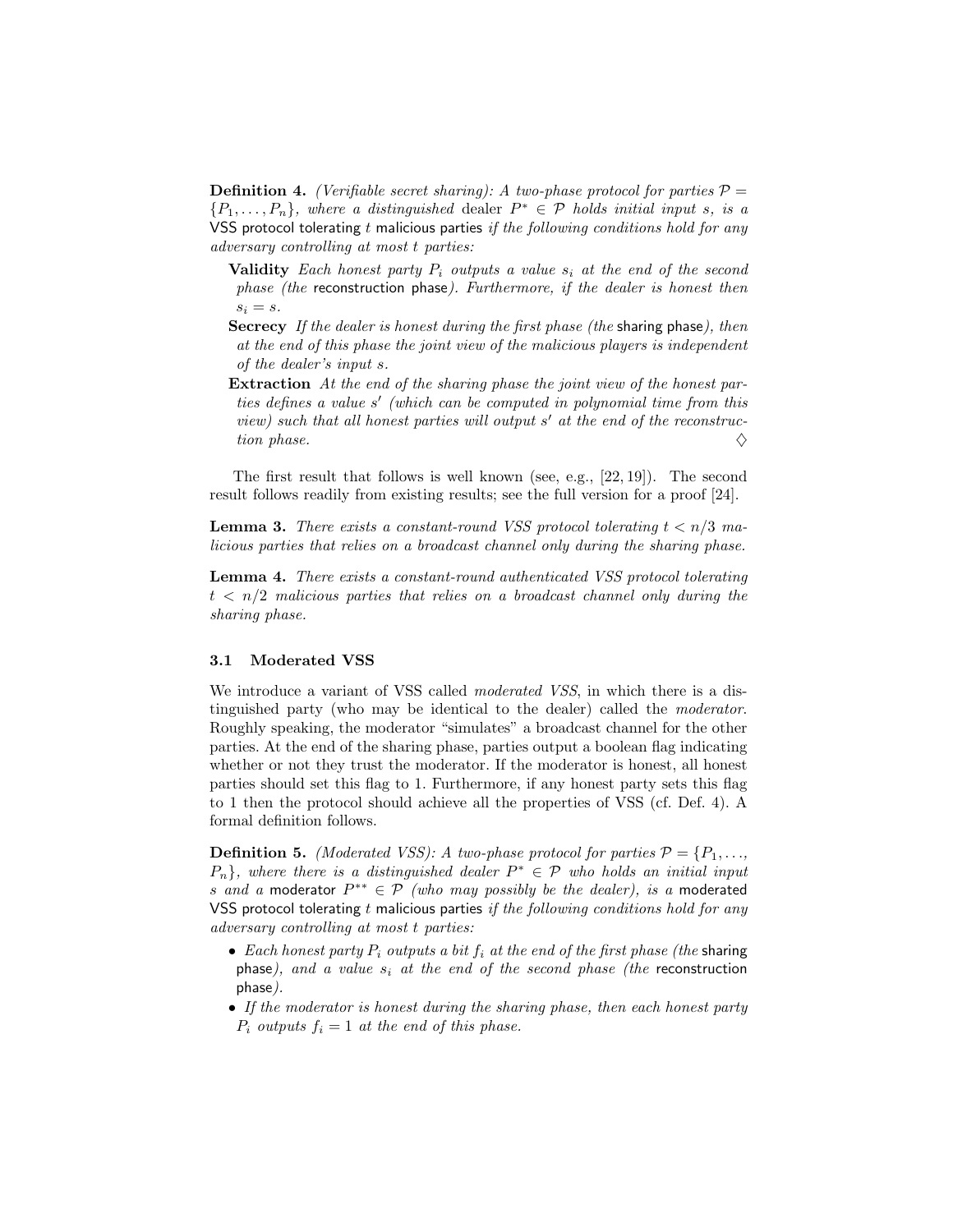• If there exists an honest party  $P_i$  who outputs  $f_i = 1$  at the end of the sharing phase, then the protocol achieves VSS; specifically: (1) if the dealer is honest then all honest parties output s at the end of the reconstruction phase, and the joint view of all the malicious parties at the end of the sharing phase is independent of s, and (2) the joint view of the honest parties at the end of the sharing phase defines an efficiently-computable value  $s'$  such that all honest parties output s' at the end of the reconstruction phase.  $\diamondsuit$ 

We stress that if all honest parties  $P_i$  output  $f_i = 0$  at the end of the sharing phase, then no guarantees are provided: e.g., honest parties may output different values at the end of the reconstruction phase, or the malicious players may learn the dealer's secret in the sharing phase.

The main result of this section is the following, which holds for any  $t < n$ :

**Theorem 1.** Assume there exists a constant-round VSS protocol  $\Pi$ , using a broadcast channel in the sharing phase only, which tolerates t malicious parties. Then there exists a constant-round moderated VSS protocol  $\Pi'$ , using a gradecast channel, which tolerates t malicious parties.

**Proof** We show how to "compile"  $\Pi$  so as to obtain the desired  $\Pi'$ . Essentially,  $\Pi'$  is constructed by replacing each broadcast in  $\Pi$  with two invocations of gradecast: one by the party who is supposed to broadcast the message, and one by the moderator  $P^{**}$ . In more detail,  $\Pi'$  is defined as follows: At the beginning of the protocol, all parties set their flag  $f$  to 1. The parties then run an execution of  $\Pi$ . When a party  $P$  is directed by  $\Pi$  to send message  $m$  to  $P'$ , it simply sends this message. When a party P is directed by  $\Pi$  to broadcast a message  $m$ , the parties run the following "simulated broadcast" subroutine:

- 1. P gradecasts the message m.
- 2. The moderator  $P^{**}$  gradecasts the message it output in the previous step.
- 3. Let  $(m_i, g_i)$  and  $(m'_i, g'_i)$  be the outputs of party  $P_i$  in steps 1 and 2, respectively. Within the underlying execution of  $\Pi$ , party  $P_i$  will use  $m'_i$  as the message "broadcast" by P.
- 4. Furthermore,  $P_i$  sets  $f_i := 0$  if either (or both) of the following conditions hold: (1)  $g'_i \neq 2$ , or (2)  $m'_i \neq m_i$  and  $g_i = 2$ .

Party  $P_i$  outputs  $f_i$  at the end of the sharing phase, and outputs whatever it is directed to output by  $\Pi$  at the end of the reconstruction phase.

We now prove that  $\Pi'$  is a moderated VSS protocol tolerating t malicious parties. First, note that if the moderator is honest during the sharing phase then no honest party  $P_i$  ever sets  $f_i := 0$ . To see this, note that if  $P^{**}$  is honest then  $g_i' = 2$  each time the simulated broadcast subroutine is executed. Furthermore, if  $P_i$  outputs some  $m_i$  and  $g_i = 2$  in step 1 of that subroutine then, by definition of gradecast,  $P^{**}$  also outputs  $m_i$  in step 1. Hence  $m'_i = m_i$  and  $f_i$  remains 1.

To show the second required property of moderated VSS, consider any execution of the simulated broadcast subroutine. We show that if there exists an honest party  $P_i$  who holds  $f_i = 1$  upon completion of that subroutine, then the functionality of broadcast was achieved (in that execution of the subroutine). It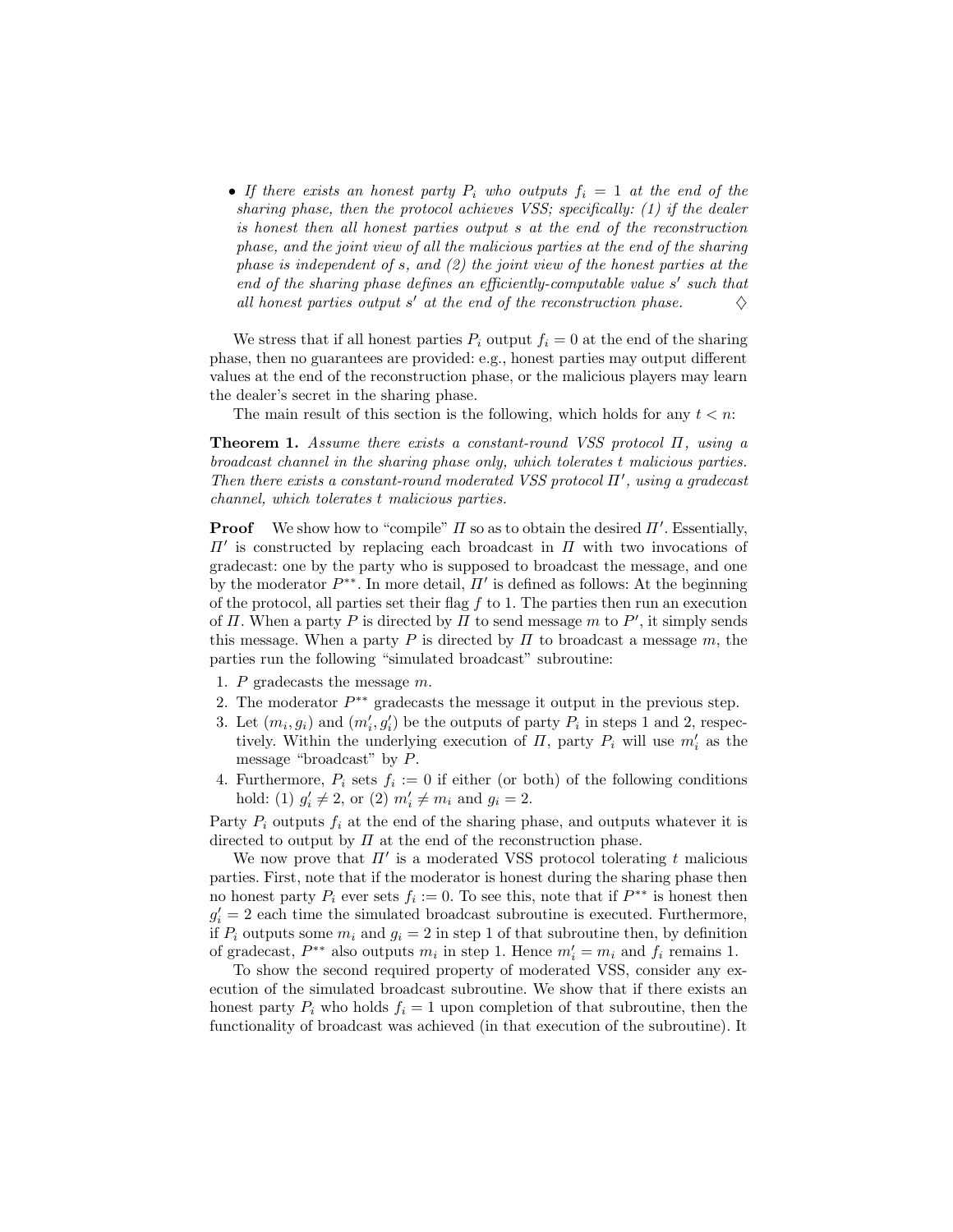follows that if  $P_i$  holds  $f_i = 1$  at the end of the sharing phase, then  $\Pi'$  provided a faithful execution of all broadcasts in  $\Pi$  and so the functionality of VSS is achieved.

If  $P_i$  holds  $f_i = 1$ , then  $g'_i = 2$ . (For the remainder of this paragraph, all variables are local to a particular execution of the broadcast subroutine.) Since  $g'_i = 2$ , the properties of gradecast imply that any honest party  $P_j$  holds  $m'_j = m'_i$ and so all honest parties agree on the message that was "broadcast." Furthermore, if the "dealer"  $P$  (in the simulated broadcast subroutine) is honest then  $g_i = 2$  and  $m_i = m$ . So the fact that  $f_i = 1$  means that  $m'_i = m_i = m$ , and so all honest parties use the message  $m$  "broadcast" by  $P$  in their underlying execution of  $\Pi$ .

By applying the above theorem to the VSS protocol of Lemma 3 (resp., Lemma 4) and then instantiating the gradecast channel using the protocol of Lemma 1 (resp., Lemma 2), we obtain:

Corollary 1. There exists a constant-round protocol for moderated VSS tolerating  $t < n/3$  malicious parties.

Corollary 2. There exists a constant-round protocol for authenticated moderated VSS tolerating  $t < n/2$  malicious parties.

#### 3.2 From Moderated VSS to Oblivious Leader Election

In this section, we construct an oblivious leader election (OLE) protocol based on any moderated VSS protocol. The following definition of oblivious leader election is adapted from [20]:

**Definition 6.** (Oblivious leader election): A two-phase protocol for parties  $P_1$ , ...,  $P_n$  is an oblivious leader election protocol with fairness  $\delta$  tolerating t malicious parties if each honest party  $P_i$  outputs a value  $v_i \in [n]$ , and the following condition holds with probability at least  $\delta$  (over random coins of the honest parties) for any adversary controlling at most t parties:

There exists a  $j \in [n]$  such that (1) each honest party  $P_i$  outputs  $v_i = j$ , and (2)  $P_i$  was honest at the end of the first phase.

If the above event happens, we say an honest leader was elected.

$$
\Diamond
$$

Our construction of OLE uses a similar high-level approach as in the construction of an oblivious common coin from graded VSS [17]. However, we introduce different machinery and start from *moderated* VSS. Intuitively, we generate a random coin  $c_i \in [n^4]$  for each party  $P_i$ . This is done by having each party  $P_j$ select a random value  $c_{j,i} \in [n^4]$  and then share this value using moderated VSS with  $P_i$  acting as moderator. The  $c_{j,i}$  are then reconstructed and  $c_i$  is computed as  $c_i = \sum_j c_{j,i} \mod n^4$ . An honest party then outputs i minimizing  $c_i$ . Since moderated VSS (instead of VSS) is used, each party  $P_k$  may have a different view regarding the value of the  ${c_i}$ . However: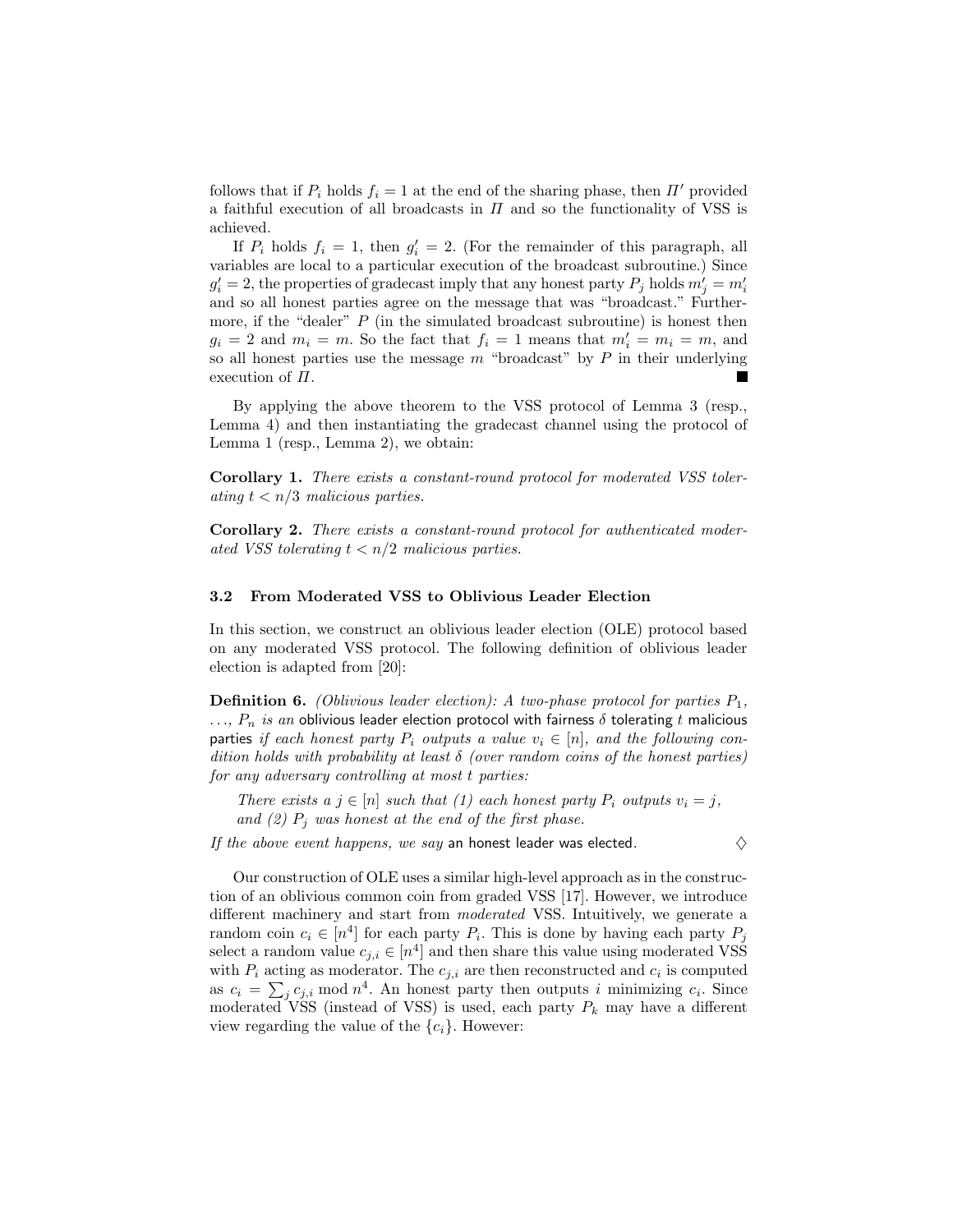- If  $P_i$  is honest then (by the properties of moderated VSS) all honest parties reconstruct the same values  $c_{j,i}$  (for any j) and hence compute an identical value for  $c_i$ .
- If  $P_i$  is dishonest, but there exists an honest party  $P_j$  such that  $P_j$  outputs  $f_j = 1$  in all invocations of moderated VSS where  $P_i$  acts as the moderator, then (by the properties of moderated VSS) all honest parties compute an identical value for  $c_i$ .

Relying on the above observations, we devise a way such that all honest parties output the same  $i$  (such that  $P_i$  is furthermore honest) with constant probability.

Theorem 2. Assume there exists a constant-round moderated VSS protocol tolerating t malicious parties. Then there exists a constant-round OLE protocol with fairness  $\delta = \frac{n-t}{n} - \frac{1}{n^2}$  tolerating t malicious parties. Specifically, if  $n \geq 3$  and  $t < n/2$  then  $\delta \geq 1/2$ .

**Proof** Each party  $P_i$  begins with trust<sub>i,j</sub> = 1 for  $j \in \{1, ..., n\}$ .

**Phase 1** Each party  $P_i$  chooses random  $c_{i,j} \in [n^4]$  for  $1 \leq j \leq n$ . The following is executed  $n^2$  times in parallel for each ordered pair  $(i, j)$ :

All parties execute the sharing phase of a moderated VSS protocol in which  $P_i$  acts as the dealer with initial input  $c_{i,j}$ , and  $P_j$  acts as the moderator. If a party  $P_k$  outputs  $f_k = 0$  in this execution, then  $P_k$  sets trust $_{k,j} := 0$ .

Upon completion of the above, let trust $k_{k} \stackrel{\text{def}}{=} \{j : \text{trust}_{k,j} = 1\}.$ 

**Phase 2** The reconstruction phase of the moderated VSS protocol is run  $n^2$ times in parallel to reconstruct the secrets previously shared. Let  $c_{i,j}^k$  denote  $P_k$ 's view of the value of  $c_{i,j}$ . (If a reconstructed value lies outside  $\tilde{n}^4$ , then  $c_{i,j}^k$  is assigned some default value in the correct range.) Each party  $P_k$  sets  $c_j^k := \sum_{i=1}^n c_{i,j}^k \mod n^4$ , and outputs  $j \in \text{trust}_k$  that minimizes  $c_j^k$ .

We prove that the protocol satisfies Definition 6. Following execution of the above, define:

$$
\text{trusted} = \left\{ k : \begin{matrix} \text{there exists a } P_i \text{ that was honest at the end of phase 1} \\ \text{for which } k \in \text{trust}_i \end{matrix} \right\}.
$$

If  $P_i$  was honest in phase 1, then  $i \in$  trusted. Furthermore, by the properties of moderated VSS, if  $k \in \mathsf{trusted}$  then for any honest  $P_i, P_j$  and any  $1 \leq \ell \leq n$ , we have  $c_{\ell,k}^i = c_{\ell,k}^j$  and hence  $c_k^i = c_k^j$ ; thus, we may freely omit the superscript in this case. We claim that for  $k \in \text{trusted}$ , the coin  $c_k$  is uniformly distributed in [n<sup>4</sup>]. Let  $c'_k = \sum_{\ell \,:\, P_\ell}$  malicious in phase 1  $c_{\ell,k}$  mod  $n^4$  (this is the contribution to  $c_k$  of the parties that are malicious in phase 1), and let  $P_i$  be honest. Since  $k \in \text{trusted}$ , the properties of VSS hold for all secrets  $\{c_{\ell,k}\}_{\ell=1}^n$  and thus  $c'_k$  is independent of  $c_{i,k}$ . (If we view moderated VSS as being provided unconditionally, independence holds trivially. When this is instantiated with a protocol for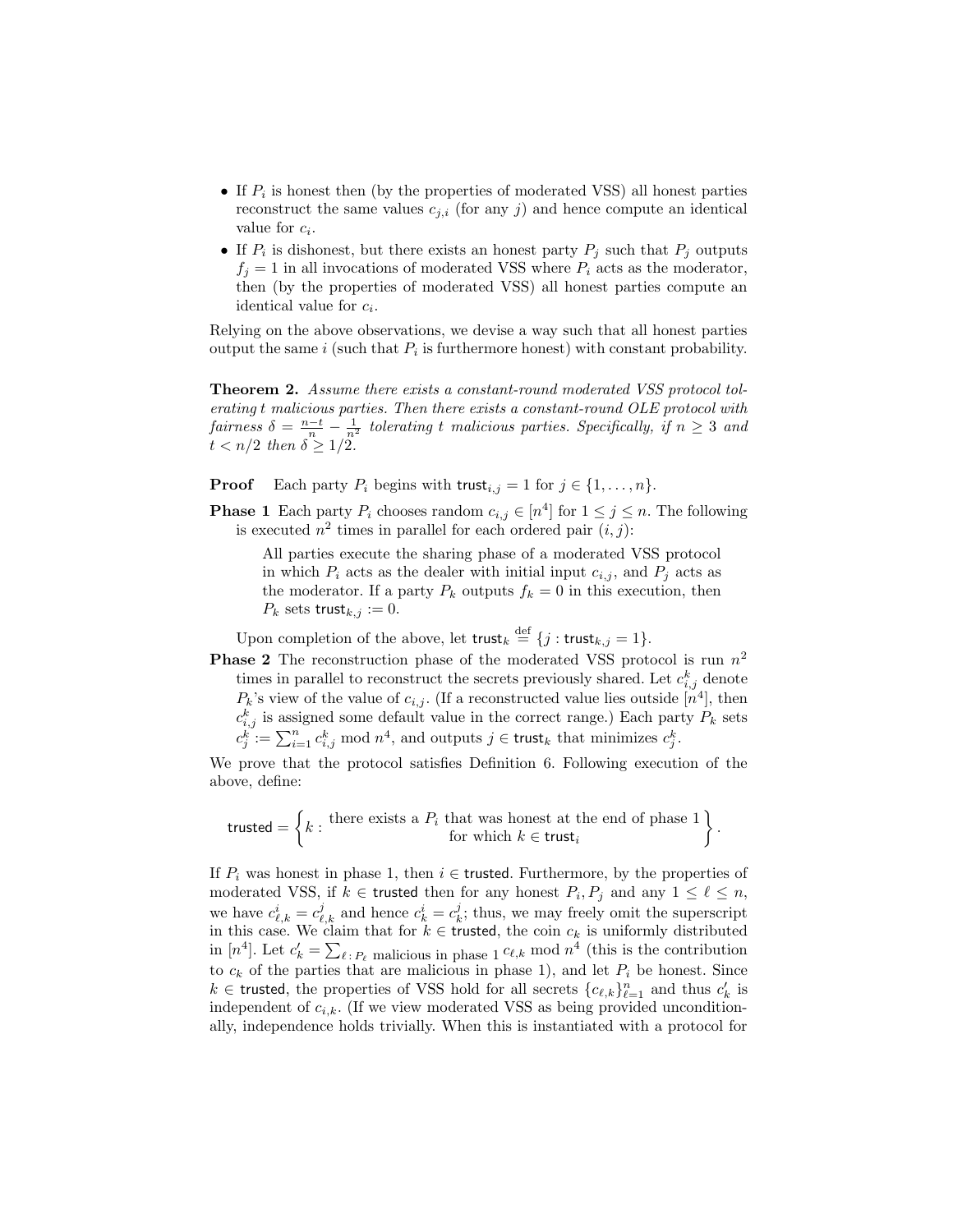moderated VSS, independence follows from the information-theoretic security of moderated VSS.<sup>4</sup>) It follows that  $c_k$  is uniformly distributed in  $[n^4]$ .

By union bound, with probability at least  $1 - \frac{1}{n^2}$ , all coins  $\{c_k : k \in \text{trusted}\}$ are distinct. Conditioned on this event, with probability at least  $\frac{n-t}{n}$  the party with the minimum  $c_i$  among the set trusted corresponds to a party which was honest in phase 1. This concludes the proof.

Combining Theorem 2 with Corollaries 1 and 2, we obtain:

Corollary 3. There exists a constant-round protocol for OLE with fairness 2/3 tolerating  $t < n/3$  malicious parties. (Note that when  $n < 4$  the result is trivially true.)

Corollary 4. There exists a constant-round protocol for authenticated OLE with fairness  $1/2$  tolerating  $t < n/2$  malicious parties. (Note that when  $n < 3$  the result is trivially true.)

## 3.3 From OLE to Byzantine Agreement

For the unconditional case (i.e.,  $t < n/3$ ), Feldman and Micali [17] show how to construct an expected constant-round binary Byzantine agreement protocol based on any constant-round oblivious common coin protocol. We construct a more round-efficient protocol based on oblivious leader election. This also serves as a warmup for the authenticated case.

**Theorem 3.** If there exists a constant-round OLE protocol with fairness  $\delta =$  $\Omega(1)$  tolerating  $t < n/3$  malicious parties, then there exists an expected constantround binary Byzantine agreement protocol tolerating t malicious parties.

**Proof** We describe a protocol for binary Byzantine agreement, assuming the existence of an OLE protocol tolerating  $t < n/3$  malicious parties. Each party  $P_i$  uses local variables  $b_i \in \{0,1\}$  (which is initially  $P_i$ 's input),  $\texttt{lock}_i$  (initially set to  $\infty$ ), and  $\texttt{accept}_i$  (initially set to false).

- **Step 1** Each  $P_i$  sends  $b_i$  to all parties. Let  $b_{j,i}$  be the bit  $P_i$  receives from  $P_i$ . (When this step is run at the outset of the protocol, a default value is used if  $P_i$  does not receive anything from  $P_j$ . In subsequent iterations, if  $P_i$  does not receive anything from  $P_j$  then  $P_i$  leaves  $b_{j,i}$  unchanged.)
- **Step 2** Each party  $P_i$  sets  $\mathcal{S}_i^b := \{j : b_{j,i} = b\}$  for  $b \in \{0,1\}$ . If  $|\mathcal{S}_i^0| \geq t+1$ , then  $P_i$  sets  $b_i := 0$ . If  $|\mathcal{S}_i^0| \ge n - t$ , then  $P_i$  sets  $\texttt{lock}_i := 0$ . Each  $P_i$  sends  $b_i$  to all parties. If  $P_i$  receives a bit from  $P_j$ , then  $P_i$  sets  $b_{j,i}$

to that value; otherwise,  $b_{j,i}$  remains unchanged.

<sup>4</sup> Formally, one could define an appropriate ideal functionality within the UC framework [8] and show that any protocol for moderated VSS implements this functionality (relying on the extraction property in Definition 4); security under parallel composition then follows. One could also appeal to a recent result showing security of statistically-secure protocols under parallel self composition when inputs are not chosen adaptively (as is the case here) [25].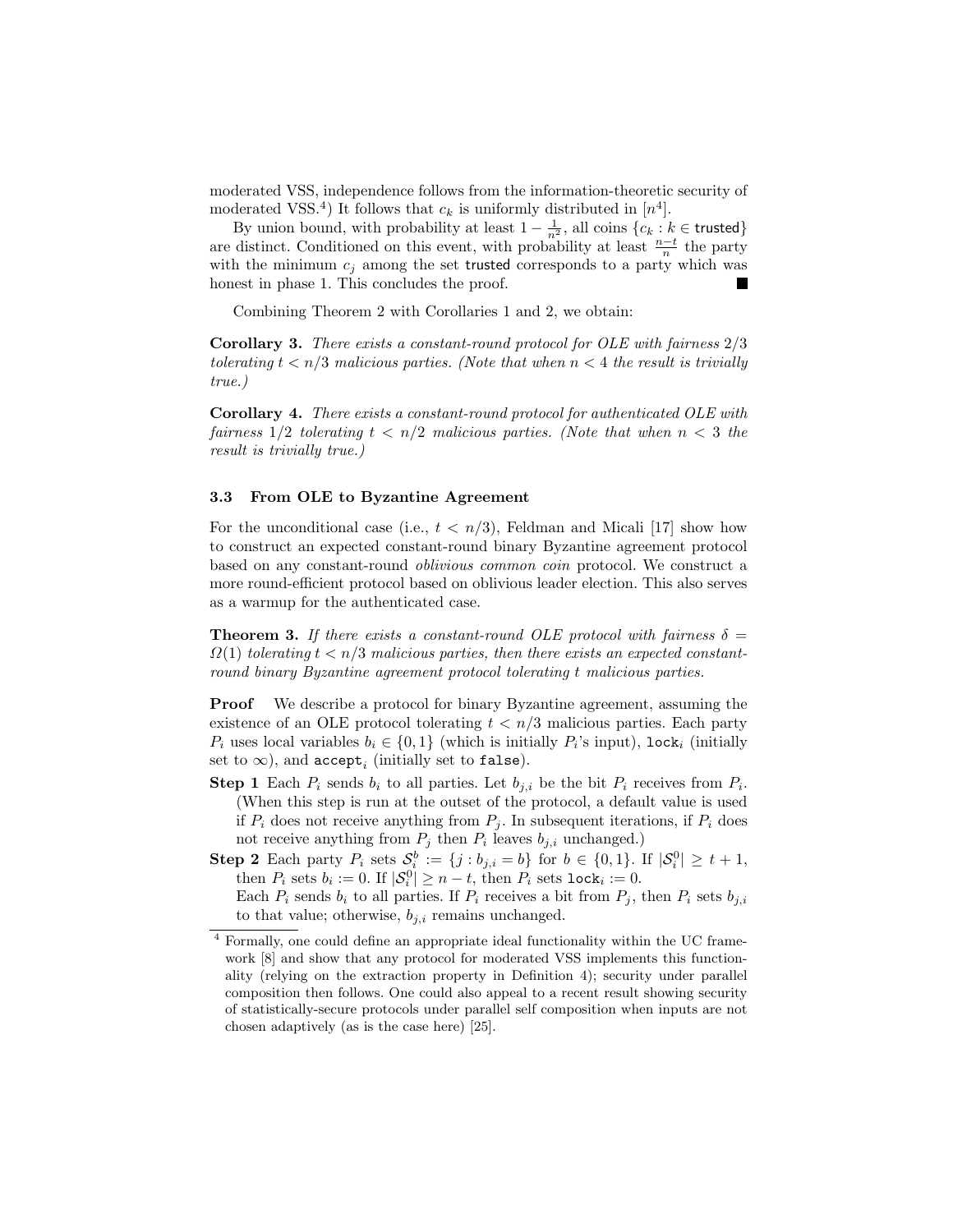**Step 3** Each party  $P_i$  defines  $S_i^b$  as in step 2. If  $|S_i^1| \ge t+1$ , then  $P_i$  sets  $b_i := 1$ . If  $|\mathcal{S}_i^1| \ge n - t$ , then  $P_i$  sets lock<sub>i</sub> := 0.

Each  $P_i$  sends  $b_i$  to all parties. If  $P_i$  receives a bit from  $P_j$ , then  $P_i$  sets  $b_{j,i}$ to that value; otherwise,  $b_{j,i}$  remains unchanged.

If  $\mathtt{lock}_i = \infty$ , then  $P_i$  sets  $\mathtt{accept}_i := \mathtt{true}.$ 

**Step 4** Each party  $P_i$  defines  $S_i^b$  as in step 2. If  $|S_i^0| \ge t+1$ , then  $P_i$  sets  $b_i := 0$ . If  $|\mathcal{S}_i^0| \ge n - t$ , then  $P_i$  sets accept<sub>i</sub> := false.

Each  $P_i$  sends  $b_i$  to all parties. If  $P_i$  receives a bit from  $P_j$ , then  $P_i$  sets  $b_{j,i}$ to that value; otherwise,  $b_{j,i}$  remains unchanged.

- **Step 5** Each party  $P_i$  defines  $S_i^b$  as in step 2. If  $|S_i^1| \ge t+1$ , then  $P_i$  sets  $b_i := 1$ . If  $|\mathcal{S}_i^1| \ge n - t$ , then  $P_i$  sets  $\texttt{accept}_i := \texttt{false}.$ Each  $P_i$  sends  $b_i$  to all parties. If  $P_i$  receives a bit from  $P_j$ , then  $P_i$  sets  $b_{j,i}$ 
	- to that value; otherwise,  $b_{i,i}$  remains unchanged.
- **Step 6** All parties execute the OLE protocol; let  $\ell_i$  be the output of  $P_i$ . Each  $P_i$ does the following: if  $\texttt{accept}_i = \texttt{true}$ , then  $P_i$  sets  $b_i := b_{\ell_i,i}$ . If  $\texttt{lock}_i = 0$ , then  $P_i$  outputs  $b_i$  and terminates; otherwise,  $P_i$  goes to step 1.

We refer to an execution of step 1 through 6 as an *iteration*. First we claim that if an honest  $P_i$  sets lock<sub>i</sub> := 0 in step 2 or 3 of some iteration, then all honest parties  $P_i$  hold  $b_i = b_i$  by the end of step 3 of that same iteration. Consider the case when  $P_i$  sets lock<sub>i</sub> := 0 in step 2. (The case when  $P_i$  sets lock<sub>i</sub> := 0 in step 3 is exactly analogous.) This implies that  $|S_i^0| \ge n - t$  and hence  $|S_j^0| \ge n - 2t \ge t + 1$  and  $b_j = 0$ . Since this holds for all honest players  $P_j$ , it follows that in step 3 we have  $|S_j^1| \leq t$  and so  $b_j$  remains 1.

Next, we show that if  $-$  immediately prior to any given iteration  $-$  no honest parties have terminated and there exists a bit b such that  $b_i = b$  for all honest  $P_i$ , then by the end of step 3 of that iteration all honest parties  $P_i$ hold  $b_i = b$  and  $\texttt{lock}_i = 0$ . This follows easily (by what we have argued in the previous paragraph) once we show that there exists an honest party who sets  $\texttt{lock}_i := 0$  while holding  $b_i = b$ . Consider the case  $b = 0$  (the case  $b = 1$  is exactly analogous). In this case  $|\mathcal{S}_i^0| \ge n - t$  in step 2 for any honest  $P_i$ . Thus, any honest  $P_i$  sets lock<sub>i</sub> := 0 and holds  $b_i = 0$  by the end of this step.

Arguing exactly as in the previous two paragraphs, one can similarly show: (i) if — immediately prior to any given iteration — there exists a bit  $b$  such that  $b_i = b$  for all honest  $P_i$ , then by the end of step 5 of that iteration all honest parties  $P_i$  hold  $b_i = b$ , lock<sub>i</sub> = 0, and accept<sub>i</sub> = false (and hence all honest parties output  $b$  and terminate the protocol in that iteration). (ii) If an honest party  $P_i$  sets  $\texttt{lock}_i := 0$  in some iteration, then all honest parties  $P_j$  hold  $b_j = b_i$ and  $\text{accept}_i = \text{false}$  by the end of step 5 of that iteration. (iii) If an honest  $\mathrm{party}~P_i$  sets  $\mathsf{accept}_i := \mathtt{false}$  in some iteration, then all honest parties  $P_j$  hold  $b_i = b_i$  by the end of step 5 of that same iteration.

Next, we show that if an honest party  $P_i$  outputs  $b_i = b$  (and terminates) in some iteration, then all honest parties output  $b$  and terminate by the end of the next iteration. Note that if  $P_j$  fails to receive  $b_i$  from  $P_i$ , then  $P_{i,j}$  is unchanged; thus, if  $P_i$  terminates with output  $b_i = b$ , it can be viewed as if  $P_i$  keeps on sending  $b_i = b$  in the next iteration. (In particular, note that  $P_i$  must have sent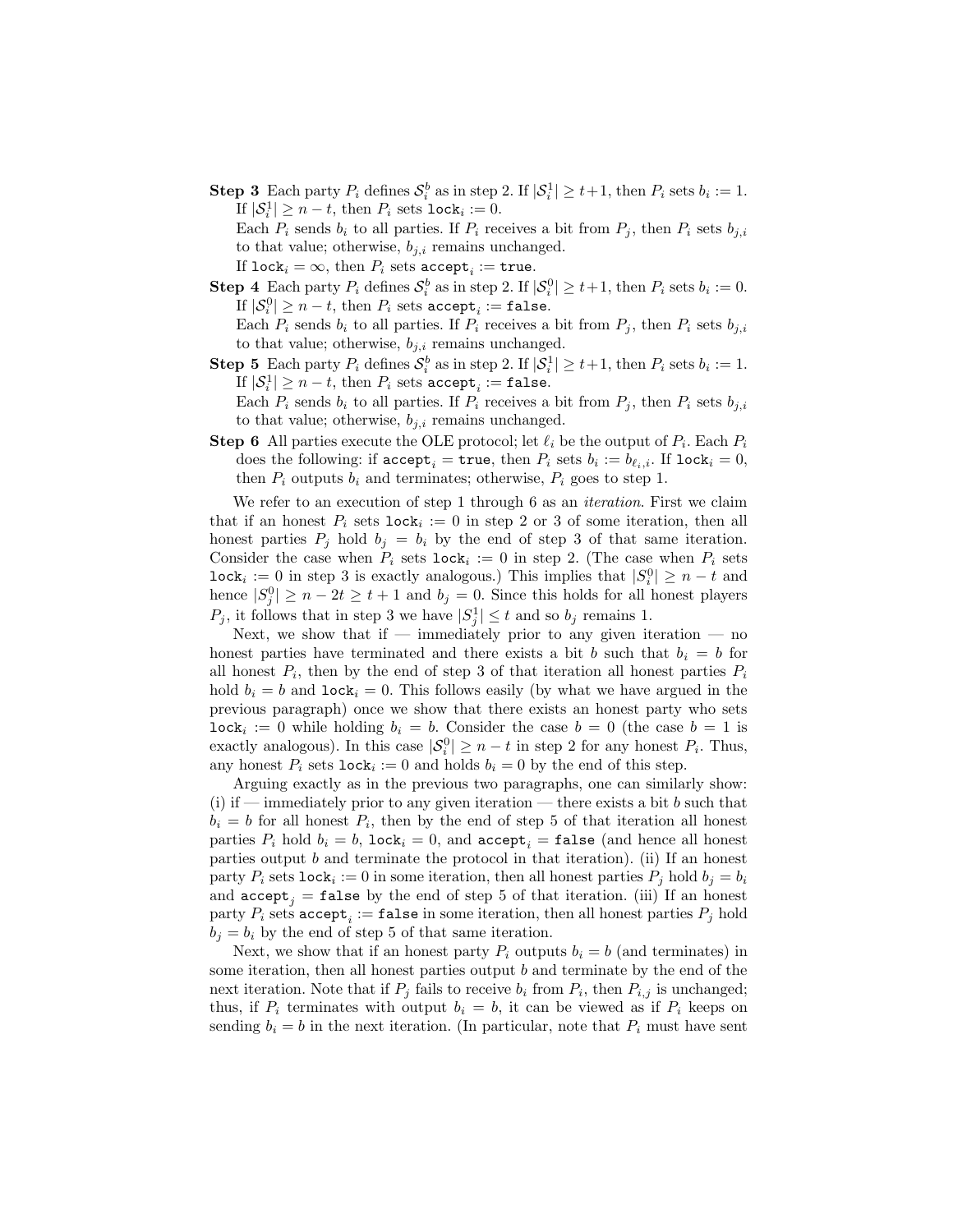$b_i = b$  in step 5.) Hence it suffices to show that by the end of the (current) iteration,  $b_j = b$  for all honest parties  $P_j$ . But this is implied by (ii), above.

Finally, we show that if an honest leader<sup>5</sup>  $P_\ell$  is elected in step 6 of some iteration, then all honest parties  $P_i$  terminate by the end of the next iteration. By (i), it is sufficient to show that  $b_i = b_{\ell,i} = b_\ell$  at the end of step 6 of the current iteration. Consider two sub-cases: if all honest  $P_i$  hold accept<sub>i</sub> = true then this is immediate. Otherwise, say honest  $P_i$  holds  $\mathsf{accept}_i = \mathsf{false}$ . By (iii),  $b_\ell = b_i$ at the end of step 5, and hence all honest parties  $P_j$  have  $b_j = b_i$  by the end of step 6.

If the OLE protocol elects an honest leader with constant probability, it follows that the above protocol is an expected constant-round binary Byzantine agreement protocol.

When  $t < n/3$ , any binary Byzantine agreement protocol can be transformed into a (multi-valued) Byzantine agreement protocol using two additional rounds [35]. In Section 4, we show how parallel composition can also be used to achieve the same result without using any additional rounds. Using either approach in combination with the above and Corollary 3, we have:

Corollary 5. There exists an expected constant-round protocol for Byzantine agreement (and hence also broadcast) tolerating  $t < n/3$  malicious parties.

For the authenticated case (i.e.,  $t < n/2$ ), Fitzi and Garay [20] show a construction of expected constant-round binary Byzantine agreement based on OLE; however, they do not explicitly describe how to achieve termination. We construct a multi-valued Byzantine agreement protocol based on OLE and explicitly show how to achieve termination. In the proof below, we assume a gradecast channel for simplicity of exposition; in the full version, we improve the round complexity of our protocol by working directly in the point-to-point model.

Theorem 4. Assume there exist a constant-round authenticated gradecast protocol and a constant-round authenticated OLE protocol with fairness  $\delta = \Omega(1)$ , both tolerating  $t < n/2$  malicious parties. Then there exists an expected constantround authenticated Byzantine agreement protocol tolerating t malicious parties.

**Proof** Let V be the domain of possible input values, let the input value for party  $P_i$  be  $v_i \in V$ , and let  $\phi \in V$  be some default value. Each  $P_i$  begins with an internal variable lock<sub>i</sub> set to  $\infty$ .

**Step 1** Each  $P_i$  gradecasts  $v_i$ . Let  $(v_{j,i}, g_{j,i})$  be the output of  $P_i$  in the gradecast by  $P_i$ .

**Step 2** For any v such that  $v = v_{j,i}$  for some j, party  $P_i$  defines the sets  $S_i^v :=$  $\{j : v_{j,i} = v \wedge g_{j,i} = 2\}$  and  $\tilde{S}_i^v := \{j : v_{j,i} = v \wedge g_{j,i} \ge 1\}$ . If lock<sub>i</sub> =  $\infty$ , then:

1. If there exists a v such that  $|\tilde{S}_i^v| > n/2$ , then  $v_i := v$ ; otherwise,  $v_i := \phi$ . 2. If  $|\mathcal{S}_i^{v_i}| > n/2$ , then  $\texttt{lock}_i := 1$ .

<sup>5</sup> This implies that  $P_\ell$  was uncorrupted in step 5 of the iteration in question.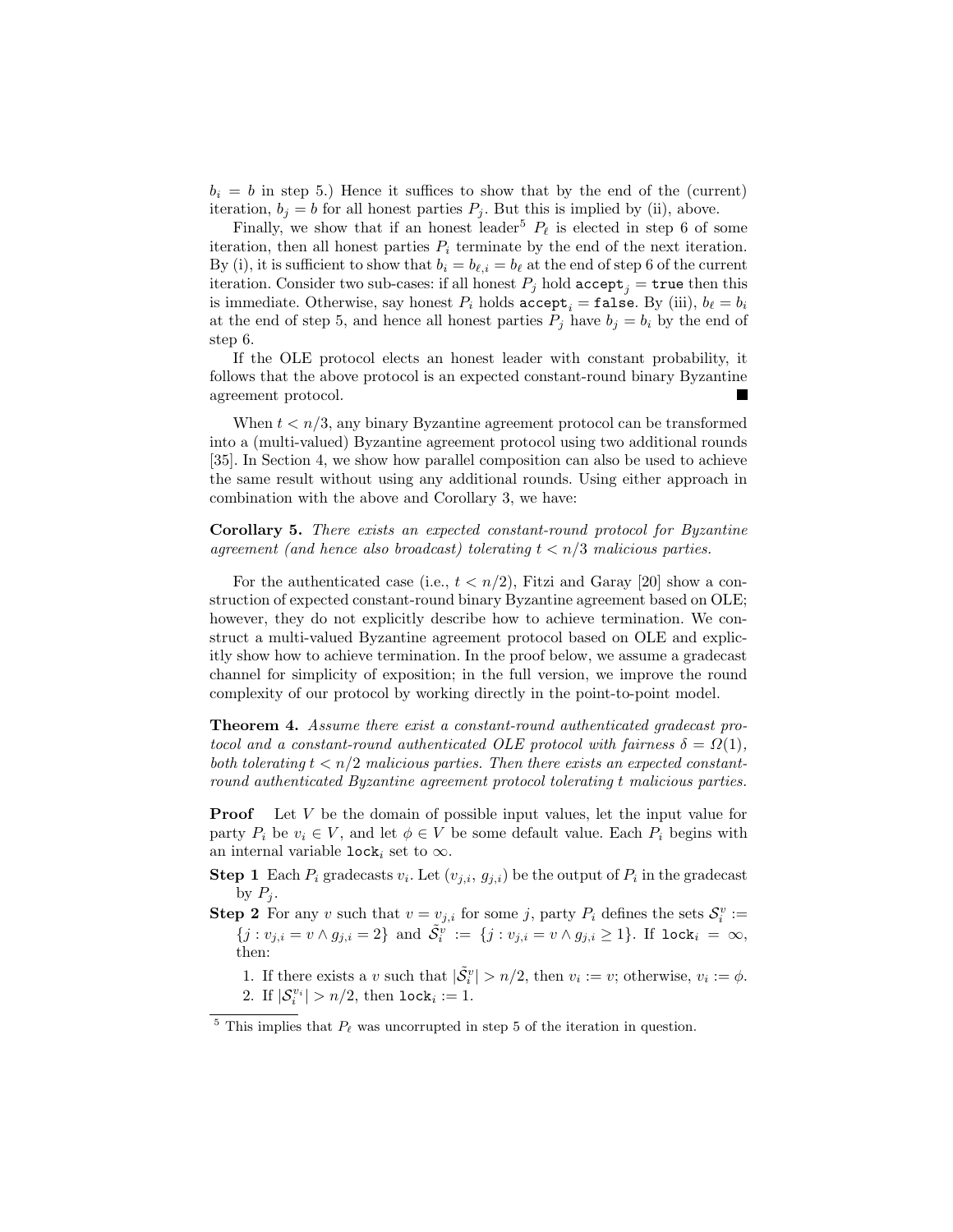- **Step 3** Each  $P_i$  gradecasts  $v_i$ . Let  $(v_{j,i}, g_{j,i})$  be the output of  $P_i$  in the gradecast by  $P_i$ .
- **Step 4** For any v such that  $v = v_{j,i}$  for some j, party  $P_i$  defines  $S_i^v$  and  $\tilde{S}_i^v$  as in step 2. If  $\texttt{lock}_i = \infty$ , then:

- If there exists a v such that  $|\tilde{S}_i^v| > n/2$ , then  $v_i := v$ ; otherwise,  $v_i := \phi$ .

 $P_i$  sends  $v_i$  to all parties. Let  $v_{j,i}$  be the value  $P_i$  receives from  $P_j$ .

- **Step 5** All parties execute the OLE protocol; let  $\ell_i$  be the output of  $P_i$ .
- **Step 6** Each  $P_i$  does the following: if  $\text{lock}_i = \infty$  and  $|\mathcal{S}_i^{v_i}| \leq n/2$ , then  $P_i$  sets  $v_i := v_{\ell_i,i}.$
- **Step 7** If lock<sub>i</sub> = 0, then  $P_i$  outputs  $v_i$  and terminates the protocol. If lock<sub>i</sub> = 1, then  $P_i$  sets lock<sub>i</sub> := 0 and goes to step 1. If lock<sub>i</sub> =  $\infty$ , then  $P_i$  goes to step 1.

We refer an execution of steps 1 through 7 as an *iteration*. An easy observation is that once an honest party  $P_i$  sets  $\texttt{lock}_i := 1$ , then  $v_i$  remains unchanged for the remainder of the protocol and  $P_i$  outputs  $v_i$  (and terminates) at the end of the next iteration. We first claim that if  $-$  immediately prior to any given iteration — there exists a value v such that  $v_i = v$  for all honest  $P_i$ , then after step 2 of that iteration  $v_i = v$  and  $\texttt{lock}_i \neq \infty$  for all honest  $P_i$ . To see this, note that in this case all honest parties gradecast  $v$  in step 1. Furthermore, by the properties of gradecast, all honest parties will be in  $\mathcal{S}_i^v$  and  $\tilde{\mathcal{S}}_i^v$  for any honest  $P_i$ . Assuming honest majority, it follows that  $v_i = v$  and  $\texttt{lock}_i \neq \infty$  for all honest  $P_i$  after step 2, and the claim follows.

Consider the first iteration in which an honest party  $P_i$  sets  $\texttt{lock}_i := 1$  (in step 2), and let  $P_j$  be a different honest party. We show that  $v_j = v_i$  by the end of that same iteration (regardless of the outcome of the OLE protocol). To see this, note that by definition of gradecast  $\mathcal{S}_j^{v_i} \subseteq \tilde{\mathcal{S}}_i^{v_i}$  and so  $v_j = v_i$  after step 2 (whether or not  $P_i$  also sets lock<sub>i</sub> := 1 at this point). Since this holds for all honest parties, every honest party gradecasts  $v_i$  in step 3 and thus  $|S_j^{v_i}| > n/2$ . It follows that  $v_j = v_i$  at the end of that iteration.

Combining the above arguments, it follows that if an honest  $P_i$  sets  $\texttt{lock}_i := 1$ in some iteration, then all honest  $P_i$  will have  $\text{lock}_i \neq \infty$  by the end of next iteration, and all honest parties will output an identical value and terminate by the end of the iteration after that.

What remains to show is that if an honest leader  $P_\ell$  is elected in some iteration, then all honest parties  $P_i$  will hold the same value  $v_i$  by the end of that iteration. By what we have argued already above, we only need to consider the case where  $\texttt{lock}_i = \infty$  for all honest parties  $P_i$  in step 4. Now, if in step 6 all honest  $P_i$  have  $|\mathcal{S}_i^{v_i}| \leq n/2$ , it follows easily that each honest  $P_i$  sets  $v_i :=$  $v_{\ell,i} = v_{\ell}$  (using the fact that  $P_{\ell}$  was honest in step 4) and so all honest parties hold the same value  $v_i$  at the end of step 6. So, say there exists an honest party  $P_i$  such that  $|S_i^{v_i}| > n/2$  in step 6. Consider another honest party  $P_j$ :

• If  $|\mathcal{S}_j^{v_j}| > n/2$ , then  $\mathcal{S}_i^{v_i} \cap \mathcal{S}_j^{v_j} \neq \emptyset$  and (by properties of gradecast)  $v_i = v_j$ .

<sup>&</sup>lt;sup>6</sup> This implies that  $P_\ell$  was uncorrupted in step 4 of the iteration in question.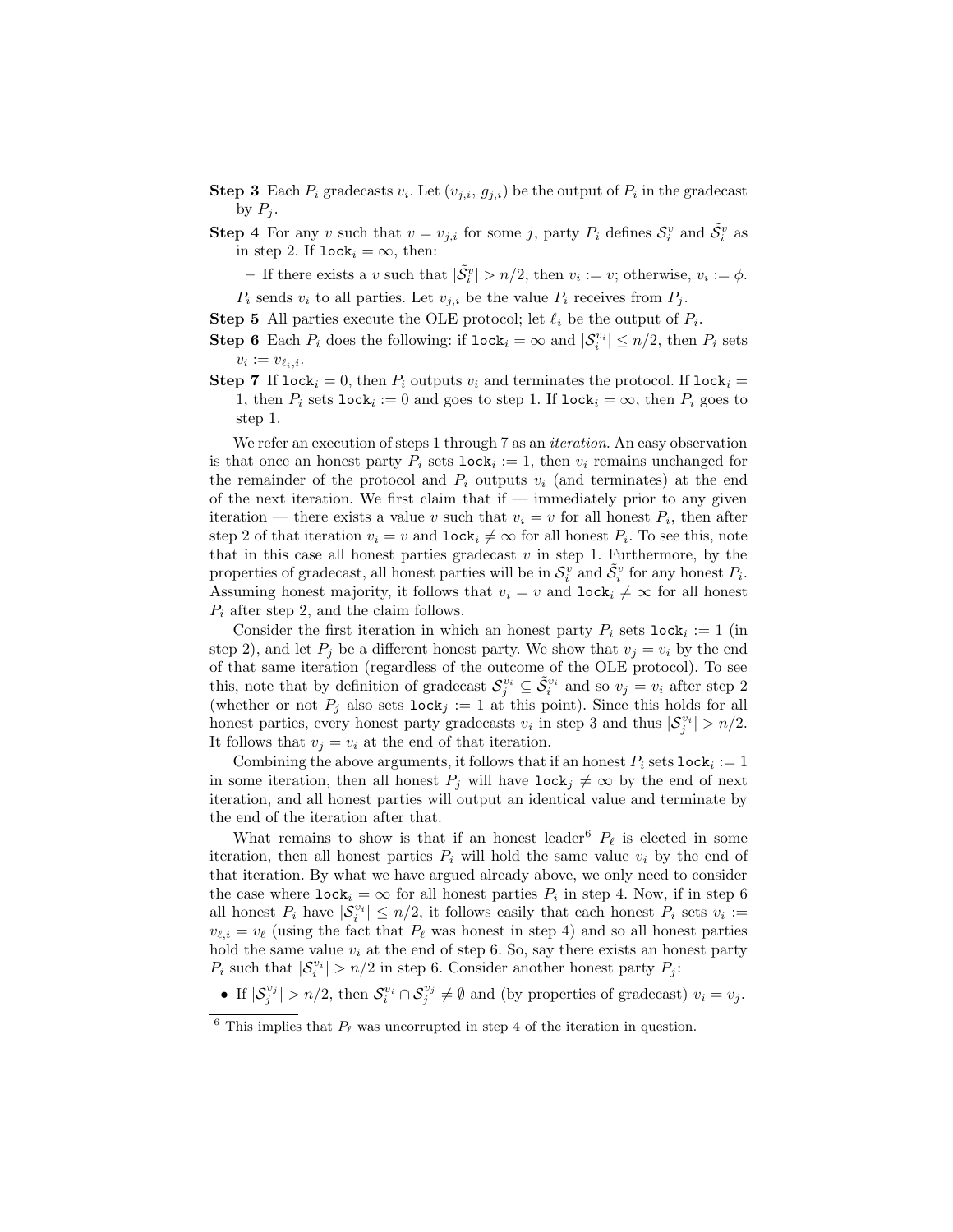• If  $|\mathcal{S}_j^{v_j}| \leq n/2$ , then  $P_j$  sets  $v_j := v_{\ell,j}$ . But, using properties of gradecast,  $\mathcal{S}_i^{v_i} \subseteq \tilde{\mathcal{S}}_\ell^{v_i}$  and so  $P_\ell$  set  $v_\ell := v_i$  in step 4 (since  $P_\ell$  was honest at that point). Hence  $v_{\ell,j} = v_{\ell} = v_i$ .

This concludes the proof.

Combining Lemma 2, Corollary 4, and Theorem 4 we obtain our main result:

Corollary 6. There exists an expected constant-round protocol for authenticated Byzantine agreement tolerating  $t < n/2$  malicious parties.

We refer the reader to the full version of this work [24] for an exact calculation of the expected round complexities of our BA protocols.

# 4 Secure MPC in Expected Constant Rounds

Beaver, et al. [2] and Damgård and Ishai [12] show computationally-secure constant-round protocols  $\Pi$  for secure multi-party computation tolerating dishonest minority, assuming the existence of one-way functions and a broadcast channel (the solution of [12] is secure against an adaptive adversary). To obtain an expected constant-round protocol  $\Pi'$  in the point-to-point model (assuming one-way functions and a PKI), a natural approach is to replace each invocation of the broadcast channel in  $\Pi$  with an invocation of an expected constant-round (authenticated) broadcast protocol bc; i.e., to set  $\Pi' = \Pi^{\overrightarrow{bc}}$ . There are two subtle problems with this approach that we must deal with:

**Parallel composition.** In protocol  $\Pi$ , all n parties may access the broadcast channel in the same round; this results in  $n$  parallel executions of  $bc$  in protocol  $\Pi^{\text{bc}}$ . Although the expected round complexity of each execution of bc is constant, the expected number of rounds for  $all$  n executions of  $bc$  to terminate may no longer be constant.

A general technique for handling this issue is proposed by [4]; their solution is somewhat complicated. In our case, however, we may rely on an idea of Fitzi and Garay [20] that applies to OLE-based protocols such as ours. The main idea is that when multiple broadcast sub-routines are run in parallel, only a single leader election (per iteration) is required for all of these sub-routines. Using this approach, the expected round complexity for  $n$  parallel executions will be identical to the expected round complexity of a single execution. We defer to the full version a detailed exposition of their method as applied to our protocol.

Sequential composition. A second issue is that protocol bc does not provide simultaneous termination. (As noted in [28], this is inherent for any expected constant-round broadcast protocol.) This may cause problems both in the underlying protocol  $\Pi$  as well as in sequential executions of bc within  $\Pi^{\text{bc}}$ .

Existing methods for dealing with this issue either apply only in the case  $t < n/3$  [4] or else are rather complex [28]. In the full version [24], we show a simple way to deal with sequential composition for the case of  $t < n/2$  (assuming digital signatures and a PKI); a high-level overview is given in Section 5.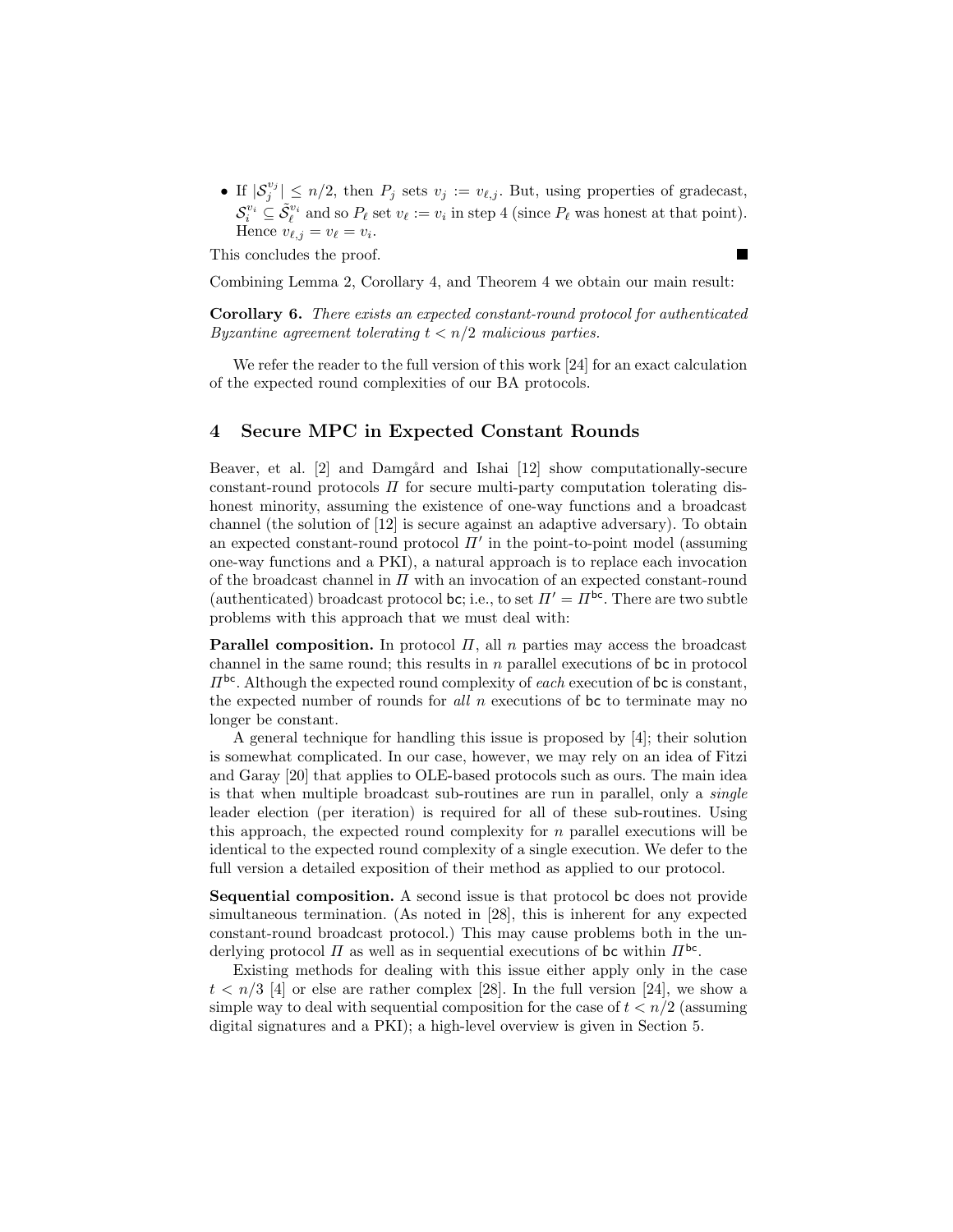Taking the above into account, we obtain the following (security without abort is the standard notion of security in the case of honest majority; see [23]):

Theorem 5. Assuming the existence of one-way functions, for every probabilistic polynomial-time functionality f there exists an expected constant-round protocol for computing f in a point-to-point network with a PKI. The protocol is secure without abort, and tolerates  $t < n/2$  adaptive corruptions.

# 5 Sequential Composition

We have already noted that certain difficulties arise due to sequential composition of protocols without simultaneous termination (see also the discussion in [28]). As an example of what can go wrong, assume protocol  $\Pi$  (that relies on a broadcast channel) requires a party  $P_i$  to broadcast values in rounds 1 and 2. Let  $bc<sub>1</sub>$ ,  $bc<sub>2</sub>$  denote the corresponding invocations of broadcast within the composed protocol  $\Pi^{\text{bc}}$  (which runs in a point-to-point network). Then, because honest parties in  $bc_1$  do not terminate in the same round, honest parties may begin execution of  $bc_2$  in different rounds. But security of  $bc_2$  is no longer guaranteed in this case!

At a high level, we can fix this by making sure that  $bc_2$  remains secure as long as all honest parties begin execution of  $bc<sub>2</sub>$  within a certain number of rounds. Specifically, if honest parties are guaranteed to terminate  $bc_1$  within g rounds of each other, then  $bc_2$  must remain secure as long as all honest parties start within  $g$  rounds. We now show how to achieve this for an arbitrary number of sequential executions of bc, without blowing up the round complexity too much.

Let us first formally define the *staggering gap* of a protocol:

**Definition 7.** A protocol  $\Pi$  has staggering gap  $g$  if any honest parties  $P_i, P_j$ are guaranteed to terminate  $\Pi$  within g rounds of each other.

Let  $\mathsf{rc}(\Pi)$  denote the round complexity of a protocol  $\Pi$ . A proof of the following appears in the full version [24]:

Lemma 5. Let be be a protocol for (authenticated) broadcast with staggering gap g. Then for any constant  $c \geq 0$  there exists a protocol Expand'(bc) which achieves the same security as bc as long as all honest parties begin execution of  $Expand'(bc)$  within c rounds of each other. Furthermore,

 $rc (Expand'(bc)) = (2c + 1) \cdot rc(bc) + 1,$ 

and the staggering gap of  $Expand'(bc)$  is 1.

This result holds unconditionally for the case of  $t < n/3$  malicious parties, and under the assumption of a PKI and secure digital signatures for  $t < n/2$ .

To see that the above solves our problem, suppose we want to sequentially compose protocols  $bc_1, \ldots, bc_\ell$ , each having staggering gap g. We simply run  $\ell$ sequential executions of  $bc'_i =$  Expand'( $bc_i$ ) (setting  $c = 1$ ) instead. Each  $bc'_i$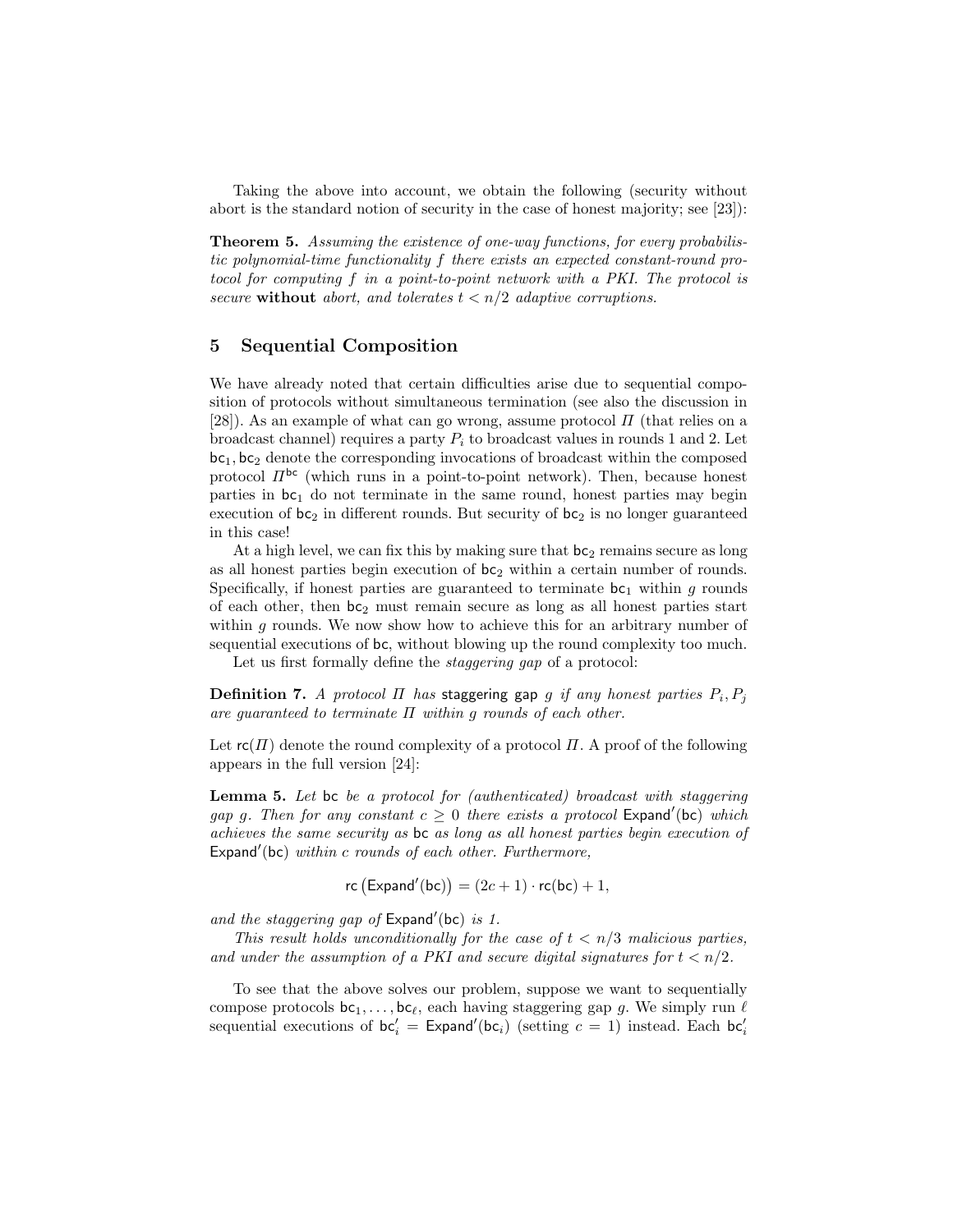has staggering gap 1, meaning that honest parties terminate within 1 round of each other. But each  $bc'_{i+1}$  is secure as long as honest parties begin execution within 1 round of each other, so things are ok.

Applying this technique to compile a protocol  $\Pi$  (which uses a broadcast channel in each of its  $\ell$  rounds) to a protocol  $\Pi'$  (running in a point-to-point network), we obtain  $rc(\Pi') = \ell \cdot (3 \cdot rc(bc) + 1)$ . This can be improved slightly [24].

# References

- 1. D. Beaver and S. Haber. Cryptographic protocols provably secure against dynamic adversaries. In Advances in Cryptology — Eurocrypt '92.
- 2. D. Beaver, S. Micali, and P. Rogaway. The round complexity of secure protocols. In 22nd Annual ACM Symposium on Theory of Computing (STOC), 1990.
- 3. M. Ben-Or. Another advantage of free choice: Completely asynchronous agreement protocols. In 2nd Annual ACM Symposium on Principles of Distributed Computing (PODC), 1983.
- 4. M. Ben-Or and R. El-Yaniv. Resilient-optimal interactive consistency in constant time. Distributed Computing, 16(4):249–262, 2003.
- 5. G. Blakley. Safeguarding cryptographic keys. In National Computer Conference, volume 48, pages 313–317. AFIPS Press, 1979.
- 6. G. Bracha. An  $O(\log n)$  expected rounds randomized Byzantine generals protocol. J. ACM, 34(4):910–920, 1987.
- 7. C. Cachin, K. Kursawe, and V. Shoup. Random oracles in Constantinople: Practical asynchronous Byzantine agreement using cryptography (extended abstract). In 19th Annual ACM Symposium on Principles of Distributed Computing (PODC), 2000.
- 8. R. Canetti. Universally composable security: A new paradigm for cryptographic protocols. In 42nd Annual IEEE Symposium on Foundations of Computer Science (FOCS), 2001.
- 9. R. Canetti, U. Feige, O. Goldreich, and M. Naor. Adaptively secure multi-party computation. In 28th Annual ACM Symposium on Theory of Computing (STOC), 1996.
- 10. B. Chor and B. Coan. A simple and efficient randomized Byzantine agreement algorithm. IEEE Trans. Software Engineering, 11(6):531–539, 1985.
- 11. B. Chor, S. Goldwasser, S. Micali, and B. Awerbuch. Verifiable secret sharing and achieving simultaneity in the presence of faults. In 26th Annual IEEE Symposium on the Foundations of Computer Science (FOCS), 1985.
- 12. I. Damgård and Y. Ishai. Constant-round multiparty computation using a blackbox pseudorandom generator. In Advances in Cryptology — Crypto 2005.
- 13. D. Dolev and H. Strong. Authenticated algorithms for Byzantine agreement. SIAM J. Computing, 12(4):656–666, 1983.
- 14. C. Dwork, D. Shmoys, and L. Stockmeyer. Flipping persuasively in constant time. SIAM J. Computing, 19(3):472–499, 1990.
- 15. P. Feldman. Optimal Algorithms for Byzantine Agreement. PhD thesis, Massachusetts Institute of Technology, 1988.
- 16. P. Feldman and S. Micali. Byzantine agreement in constant expected time (and trusting no one). In 26th Annual IEEE Symposium on the Foundations of Computer Science (FOCS), 1985.